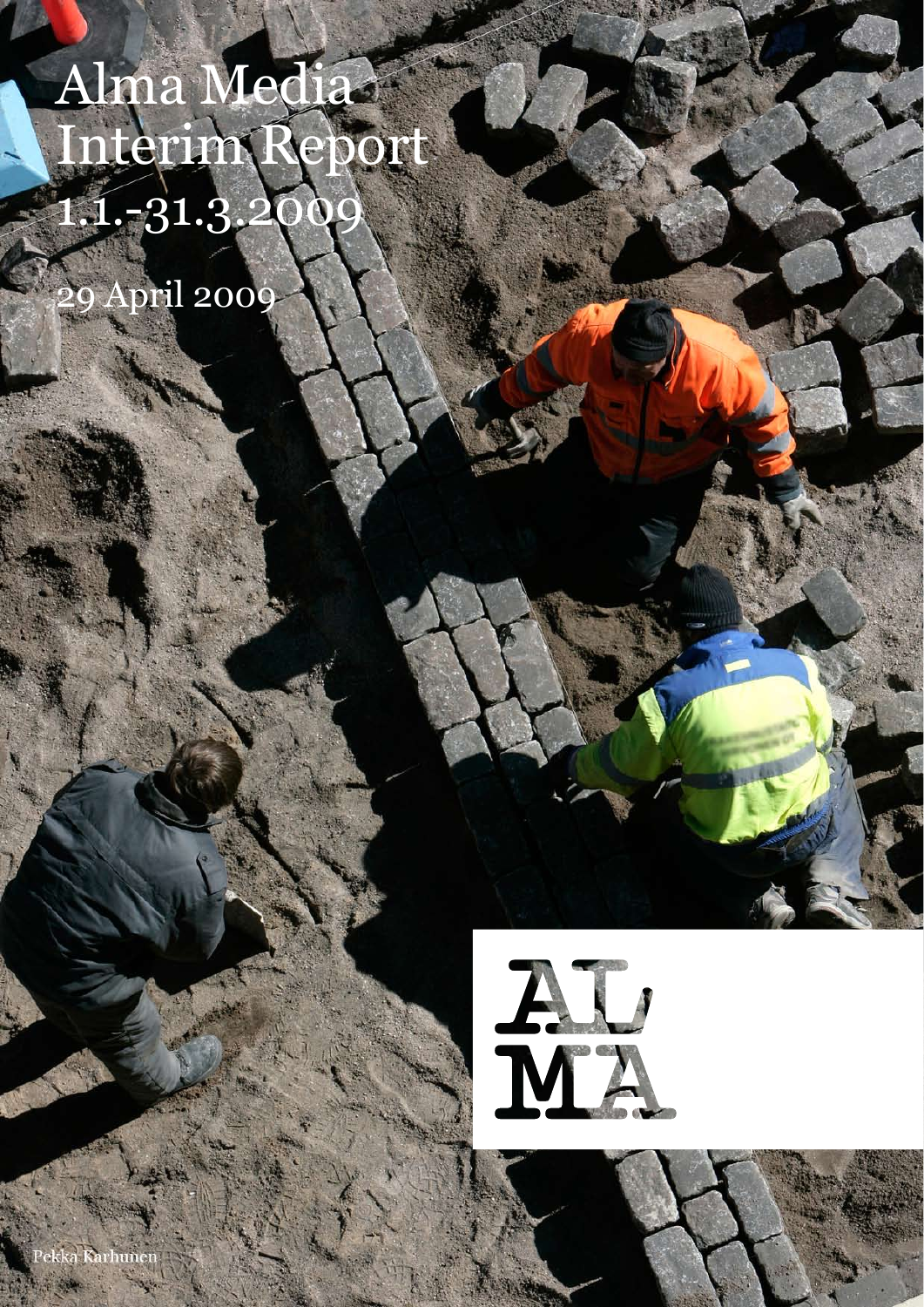## ALMA MEDIA CORPORATION'S INTERIM REPORT FOR JANUARY-MARCH 2009: Net sales and operating profit weakened in a declining media market

## **January-March 2009 in brief:**

- Net sales MEUR 76.4 (84.0), down 9.0%

- Operating profit MEUR 6.5 (11.6), 8.5% (13.8%) of net sales, operating profit without one-time items MEUR 7.5 (11.6)

- Profit before taxes MEUR 6.5 (12.9), profit before taxes without one-time items MEUR 7.5 (12.9)

- Profit for the period MEUR 4.7 (9.7), down 51.8%

- Earnings per share EUR 0.06 (0.13)

## **Outlook for 2009:**

- Alma Media expects that the comparable net sales and operating profit will be lower than in 2008 due to the decline in media advertising. In the second quarter, net sales and operating profit will drop significantly in comparison with the level of Q2/2008.

## **Kai Telanne, President and CEO:**

- Along with the declining national economy, the media advertising market experienced an exceptionally steep drop in January-March 2009. Spending on media advertising decreased much more than, for example, during the recession in the early 1990s. Online advertising also declined.

The circulation of Alma Media's newspapers, according to audits conducted in the first quarter, remains steady, with a moderate decline for some of them. The readership of Alma Media's newspapers has remained at a good level. The numbers of visitors in our online services have still increased strongly, which has brought about a clear increase in our total reach. The long-term investments in the development of the online services are now being seen particularly in the growing advertising sales of Iltalehti.fi. Alma Media will adapt to the change in media consumption through intensive development of the combination of the printed paper and its online services, the so-called hybrid medium.

We prepared for the decline in media advertising by starting savings programmes in the business units. These actions proceeded well during the first quarter of 2009.

At the end of the first quarter, Alma Media's financial position remains excellent which will enable operational development and renewal according to strategy, as well as acquisitions.

## **For more information, please contact:**

Kai Telanne, President and CEO, telephone +358 10 665 3500 Tuomas Itkonen, CFO, telephone +358 10 665 2244

Rauno Heinonen Vice President, Corporate Communications and IR Alma Media Corporation

**Distribution:**  NASDAQ OMX Helsinki Principal media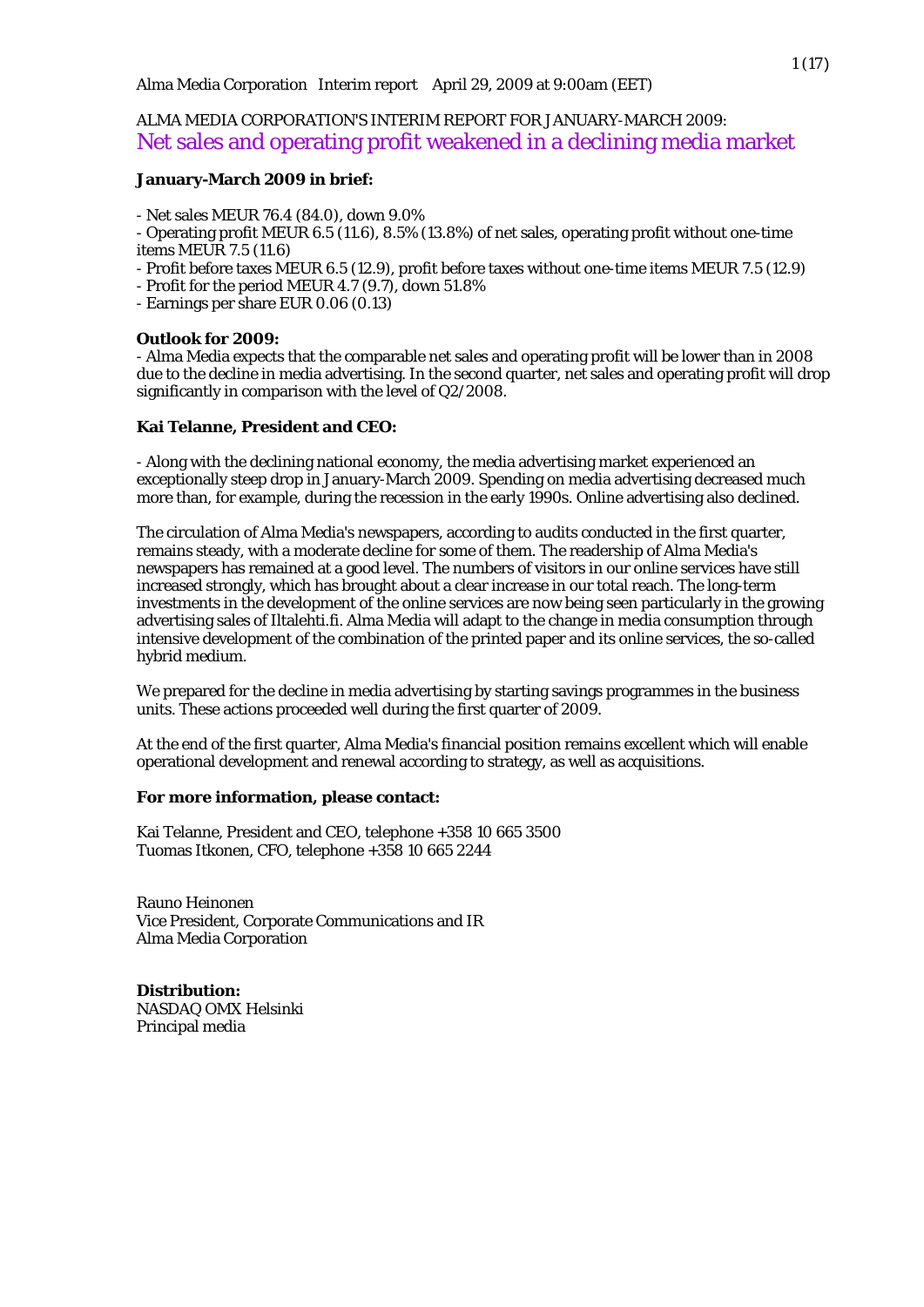## Alma Media Corporation: Interim Report January 1-March 31, 2009

The text of this review focuses on the January-March results. The figures are compared in accordance with the International Financial Reporting Standards (IFRS) with those of the corresponding period in 2008, unless otherwise stated. The figures in the tables are independently rounded.

| <b>Group key figures</b>                                                       |         |         |         |         |         |
|--------------------------------------------------------------------------------|---------|---------|---------|---------|---------|
|                                                                                | 2009    | 2008    | Change  | 2008    | 2007    |
| <b>MEUR</b>                                                                    | Jan-Mar | Jan-Mar | %       | Jan-Dec | Jan-Dec |
| Net sales                                                                      | 76.4    | 84.0    | $-9.0$  | 341.2   | 328.9   |
| <b>Operating profit</b>                                                        | 6.5     | 11.6    | $-43.9$ | 48.3    | 64.4    |
| % of net sales                                                                 | 8.5     | 13.8    |         | 14.2    | 19.6    |
| Operating profit without one-time items                                        | 7.5     | 11.6    | $-35.2$ | 47.7    | 52.9    |
| % of net sales                                                                 | 9.8     | 13.8    |         | 14.0    | 16.1    |
| Return on Equity/ROE (Annually)*                                               | 25.6    | 50.8    |         | 37.7    | 43.8    |
| Return on Invest/ROI (Annually)*                                               | 20.6    | 40.0    |         | 34.8    | 39.9    |
| Net financial expenses                                                         | 0.1     | $-0.3$  | 133.0   | 0.4     | $-0.1$  |
| Net financial expenses, % of net sales                                         | 0.1     | $-0.3$  |         | 0.1     | 0.0     |
| Share of associated companies' results                                         | 0.1     | 1.0     | $-87.4$ | 4.5     | 3.5     |
| <b>Balance sheet total</b>                                                     | 180.7   | 180.9   | $-0.1$  | 166.9   | 181.3   |
| Gross capital expenditure                                                      | 1.5     | 6.2     | $-75.8$ | 14.5    | 12.1    |
| Gross capital expenditure, % of net sales                                      | 2.1     | 7.4     |         | 4.2     | 3.7     |
| <b>Equity ratio</b>                                                            | 45.8    | 39.5    |         | 57.2    | 69.8    |
| Gearing, %                                                                     | 5.3     | 42.6    |         | 6.5     | $-15.2$ |
| Interest-bearing net debt                                                      | 3.8     | 25.8    | $-85.3$ | 5.8     | $-17.9$ |
| <b>Interest-bearing liabilities</b>                                            | 35.6    | 41.6    | $-14.4$ | 19.1    | 6.8     |
| Non-interest-bearing liabilities                                               | 74.8    | 78.6    | $-4.8$  | 59.3    | 56.2    |
| Average no. of personnel,                                                      |         |         |         |         |         |
| calculated as full-time                                                        |         |         |         |         |         |
| employees, excl. delivery staff                                                | 1933    | 1932    | 0.0     | 1981    | 1971    |
| Average no. of delivery staff                                                  | 937     | 937     | 0.0     | 968     | 962     |
| Earnings/share, EUR                                                            |         |         |         |         |         |
| (basic)                                                                        | 0.06    | 0.13    | $-53.8$ | 0.51    | 0.68    |
| Earnings/share, EUR                                                            |         |         |         |         |         |
| (diluted)                                                                      | 0.06    | 0.13    | $-53.8$ | 0.51    | 0.68    |
| Cash flow from operating activities, EUR                                       | 0.34    | 0.36    | $-5.6$  | 0.63    | 0.70    |
| Shareholders' equity/share, EUR                                                | 0.93    | 0.80    | 16.3    | 1.18    | 1.58    |
| Market capitalization                                                          | 390.2   | 634.2   | $-38.5$ | 369.3   | 870.7   |
| Average no. of shares (1,000 shares)                                           |         |         |         |         |         |
| - basic                                                                        | 74,613  | 74,613  |         | 74,613  | 74,613  |
| - diluted                                                                      | 74,613  | 74,825  |         | 74,764  | 74,773  |
| No. of shares at end of period                                                 |         |         |         |         |         |
| $(1,000 \text{ shares})$<br>*ref. Main accounting principles of Interim Report | 74,613  | 74,613  |         | 74,613  | 74,613  |
|                                                                                |         |         |         |         |         |

## **Group net sales and result January-March 2009**

The Group's net sales from January to March 2009 totalled MEUR 76.4 (MEUR 84.0). The share of the online business was 13.8% (13.3%) of consolidated net sales, MEUR 10.5 (11.2). The operating profit amounted to MEUR 6.5 (11.6). The comparable operating profit for the first quarter was MEUR 7.5 (11.6), down 35.3% from the comparison period. The operating margin was 8.5% (13.8%).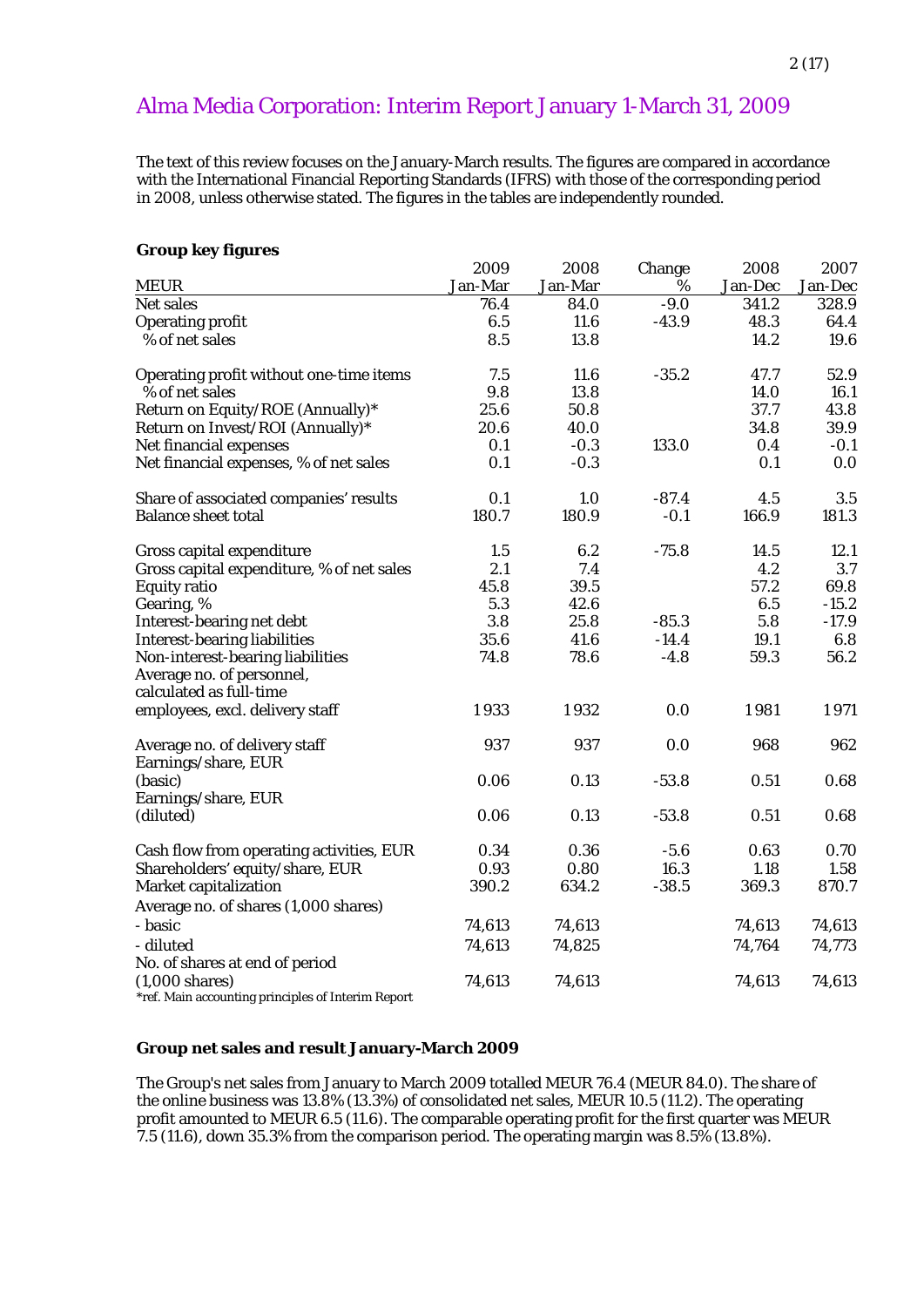The operating profit includes one-time items in the amount of MEUR 1.0 (0.0) from reorganisation costs due to savings measures.

Net sales of the Newspapers segment were MEUR 53.9 (57.3). Net sales of the segment's advertising sales declined 14.1% from the comparison period. Circulation net sales for Newspapers increased slightly, supported by price increases. The comparable operating profit for Newspapers was MEUR 7.6 (9.3).

Net sales of the Kauppalehti Group were MEUR 16.2 (18.5). The segment's media sales declined 25.6% from the comparison period. Circulation sales declined 4.9%. The comparable operating profit for the Kauppalehti Group was MEUR 0.9 (2.0).

Net sales of the Marketplaces segment were MEUR 7.2 (9.1). The comparable operating loss of Marketplaces was MEUR 0.2 (operating profit of MEUR 1.1).

## **Outlook for 2009**

The exceptionally high uncertainty in the Finnish media market continues.

Alma Media expects the single-copy sales of afternoon papers to continue their decline. The circulations of regional and local papers, as well as business newspaper Kauppalehti, are estimated to stay neutral or decline slightly. Advertising in newspapers and the online media is expected to decline further in comparison with the previous year.

Alma Media expects that the comparable net sales and operating profit will be lower than in 2008 due to the decline in media advertising. In the second quarter, net sales and operating profit will drop significantly in comparison with the level of Q2/2008.

## **Market conditions**

The Finnish national economy declined rapidly in early 2009. In January, the GNP was 9.8% lower than in January 2008. The GNP of Finland is forecast to weaken 3.0% to 6.5% in 2009.

In the media advertising market, the drop that started towards the end of 2008 further steepened in the beginning of 2009. According to data collected by TNS Media Intelligence, the amount of euros spent on media advertising fell by 16.7% in January and 21.9% in February compared with the 2008 figures. In newspapers, advertising decreased 22.8% and 25.7%, respectively. TNS Gallup has not yet published the market data for March 2009.

The circulation market for afternoon papers declined 11.7% in January-March.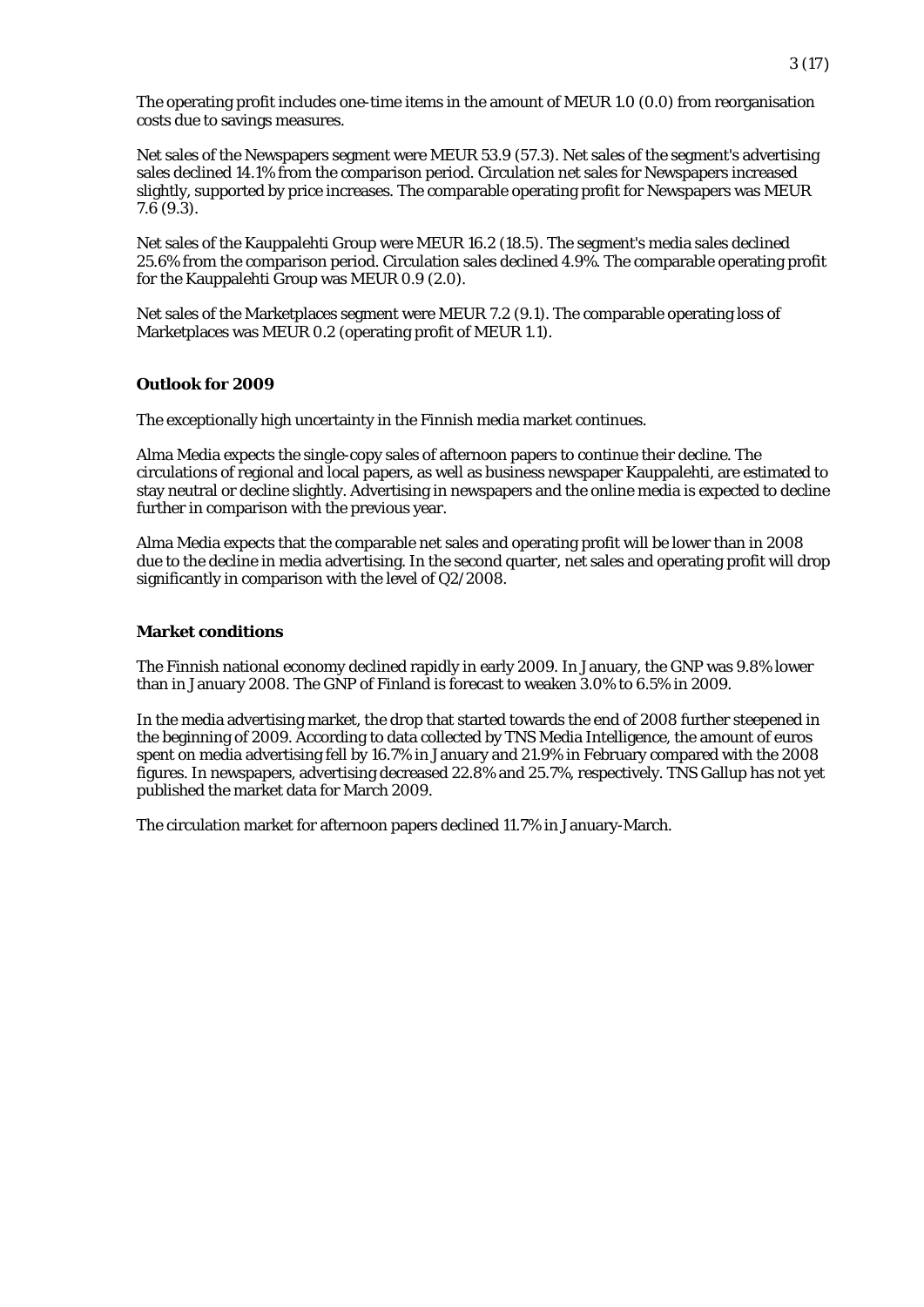## **Net sales and operating profit by segment**

|                                   | 2009    | 2008    | 2008     |
|-----------------------------------|---------|---------|----------|
| NET SALES BY SEGMENT, MEUR        | Jan-Mar | Jan-Mar | Jan-Mar  |
| <b>Newspapers</b>                 |         |         |          |
| <b>External</b>                   | 52.8    | 56.1    | 232.2    |
| Inter-segments                    | 1.1     | 1.2     | 4.5      |
| Newspapers total                  | 53.9    | 57.3    | 236.7    |
| Kauppalehti Group                 |         |         |          |
| <b>External</b>                   | 16.2    | 18.4    | 73.4     |
| <b>Inter-segments</b>             | 0.1     | 0.0     | 0.1      |
| Kauppalehti Group total           | 16.2    | 18.5    | 73.5     |
| <b>Marketplaces</b>               |         |         |          |
| <b>External</b>                   | 7.2     | 9.0     | 34.0     |
| Inter-segments                    | 0.0     | 0.1     | 0.3      |
| Marketplace total                 | 7.2     | 9.1     | 34.3     |
| <b>Others</b>                     |         |         |          |
| <b>External</b>                   | 0.4     | 0.4     | 1.6      |
| Inter-segments                    | 3.6     | 3.0     | 13.5     |
| Others total                      | 4.0     | 3.4     | 15.1     |
| Elimination                       | $-4.8$  | $-4.3$  | $-18.4$  |
| <b>Total</b>                      | 76.4    | 84.0    | 341.2    |
|                                   |         |         |          |
| OPERATING PROFIT/LOSS BY SEGMENT, | 2009    | 2008    | 2008     |
| MEUR *                            | $1-3$   | $1-3$   | $1 - 12$ |
| <b>Newspapers</b>                 | 6.9     | 9.3     | 41.5     |
| Kauppalehti Group                 | 0.6     | 2.0     | 9.7      |
| <b>Marketplaces</b>               | $-0.2$  | 1.1     | 2.0      |
| Other operations                  | $-0.8$  | $-0.8$  | $-4.9$   |
| <b>Total</b>                      | 6.5     | 11.6    | 48.3     |
| *) including one-time items       |         |         |          |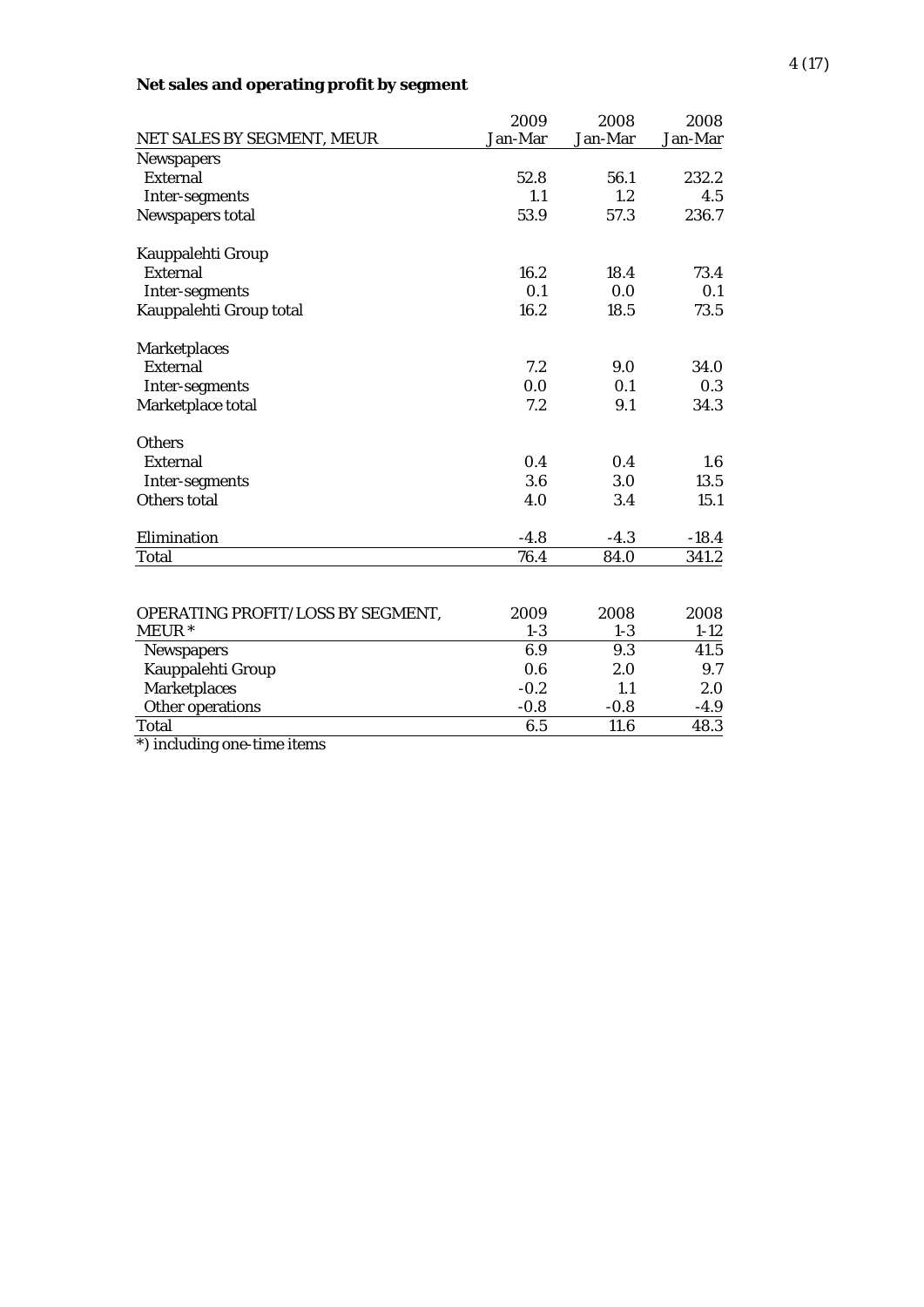## **Newspapers segment**

| Key figures, MEUR                          | 2009      | 2008      | 2008      |
|--------------------------------------------|-----------|-----------|-----------|
|                                            | Jan-Mar   | Jan-Mar   | Jan-Dec   |
| Net sales                                  | 53.9      | 57.3      | 236.7     |
| <b>Circulation sales</b>                   | 26.9      | 26.4      | 108.6     |
| <b>Advertising sales</b>                   | 24.4      | 28.5      | 117.7     |
| Other sales                                | 2.5       | 2.5       | 10.4      |
| <b>Operating profit</b>                    | 6.9       | 9.3       | 41.5      |
| Operating margin, %                        | 12.8      | 16.3      | 17.5      |
| Operating profit without one-time items    | 7.6       | 9.3       | 41.5      |
| Operating margin without one-time items, % | 14.1      | 16.3      | 17.5      |
| Average no. of personnel,                  |           |           |           |
| calculated as full-time                    |           |           |           |
| employees excl. delivery staff             | 1 1 5 2   | 1167      | 1 197     |
| Average no. of delivery staff              | 937       | 937       | 968       |
|                                            |           |           |           |
| <b>Operational key figures</b>             | 2009      | 2008      | 2008      |
|                                            | $1-3$     | $1-3$     | $1-12$    |
| <b>Audited circulation</b>                 |           |           |           |
| Iltalehti                                  |           |           | 122,548   |
| Aamulehti                                  |           |           | 139,130   |
|                                            |           |           |           |
| Online services, unique visitors, weekly   |           |           |           |
| Iltalehti.fi                               | 1,710,305 | 1,298,087 | 1,412,534 |
| Telkku.com                                 | 596,032   | 533,422   | 515,939   |
| Aamulehti.fi                               | 194,418   | 131,280   | 147,048   |

The Newspapers segment reports the publishing activities of 35 newspapers. The largest of the papers are Aamulehti and Iltalehti.

The first-quarter net sales for the Newspapers segment declined 6.0% from the previous year, totalling MEUR 53.9. Advertising sales in this segment declined MEUR 4.0, -14.1%, during the first quarter. Aamulehti and Satakunnan Kansa suffered most from this development.

Advertising sales for the online business developed positively throughout the segment. Media sales for Iltalehti.fi grew by MEUR 0.4 in the first quarter, amounting to MEUR 1.2, up 45.1% from the comparison period. The growth of Iltalehti.fi's media sales could not entirely compensate for the decline in the advertising sales of the printed paper.

Circulation net sales for Newspapers grew assisted by price increases in the early part of the year. Circulation development for regional and local papers was neutral or in a slight decline. Iltalehti's circulation decreased 11.0% while the entire afternoon paper market declined 11.7%.

Cost savings have been realised according to specific plans of business units. In the first quarter, savings have primarily encompassed printing, distribution and marketing. The amount of waste paper has been clearly reduced at printing houses.

The Newspapers segment's first-quarter operating profit declined to MEUR 6.9 (9.3). The segment's comparable operating profit was MEUR 7.6 (9.3).

The statutory personnel negotiations concerning the entire personnel of Kustannusosakeyhtiö Iltalehti ended in March. The subject of the negotiations was the planned rationalisation and reorganisation of Iltalehti's operations and their effect on the staff. As a result of the negotiations, 22 person years were reduced from Iltalehti.

Personnel negotiations concerning Kokkolan Sanomat, Vieskalainen, Pyhäjokiseutu, Raahen Seutu and Raahelainen, all newspapers published by Suomen Paikallissanomat, ended in early April. As a result of the negotiations, these papers will form a joint regional business unit.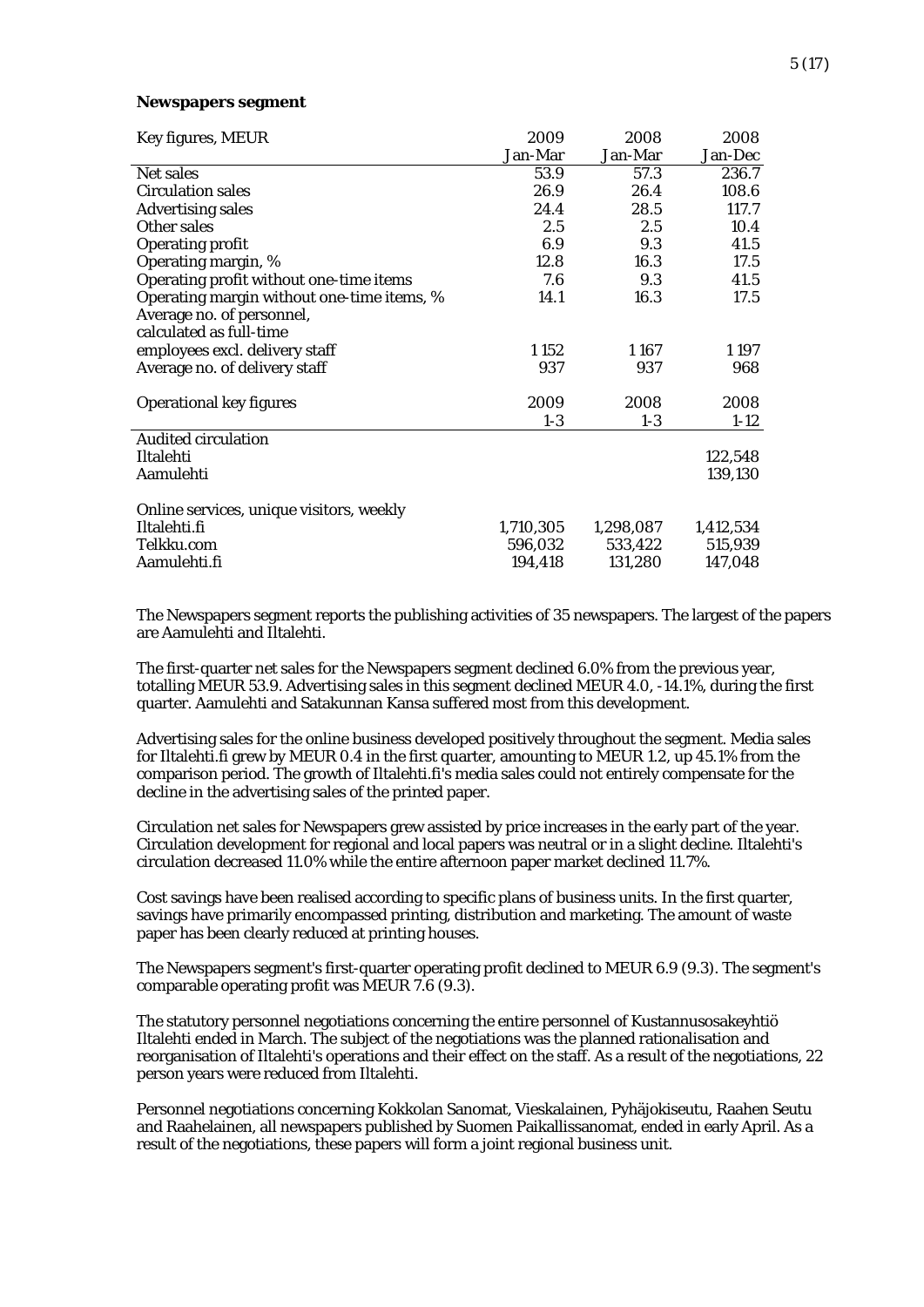## 6 (17)

### **Kauppalehti Group**

| Key figures, MEUR                          | 2009    | 2008    | 2008    |
|--------------------------------------------|---------|---------|---------|
|                                            | Jan-Mar | Jan-Mar | Jan-Dec |
| Net sales                                  | 16.2    | 18.5    | 73.5    |
| <b>Circulation sales</b>                   | 5.9     | 6.2     | 24.8    |
| <b>Advertising sales</b>                   | 4.3     | 5.8     | 22.2    |
| Other sales                                | 6.0     | 6.5     | 26.4    |
| <b>Operating profit</b>                    | 0.6     | 2.0     | 9.7     |
| Operating margin, %                        | 4.0     | 10.6    | 13.2    |
| Operating profit without one-time items    | 0.9     | 2.0     | 9.7     |
| Operating margin without one-time items, % | 5.6     | 10.6    | 13.2    |
| Average no. of personnel,                  |         |         |         |
| calculated as full-time employees          | 488     | 497     | 499     |
| <b>Operational key figures</b>             | 2009    | 2008    | 2008    |
|                                            | $1-3$   | $1-3$   | $1-12$  |
| <b>Audited circulation</b>                 |         |         |         |
| Kauppalehti                                |         |         | 86,654  |
| Online services, unique visitors, weekly   |         |         |         |
| Kauppalehti.fi                             | 544,064 | 348,877 | 391,453 |

The Kauppalehti Group specialises in the production of business and financial information. Its best known title is Finland's leading business medium, Kauppalehti. The group also includes the contract publishing company Lehdentekijät, direct marketing company Kauppalehti 121 and the news agency BNS operating in the Baltic countries.

The net sales of the Kauppalehti Group declined 12.2% in the first quarter of 2009, being MEUR 16.2. Due to the market conditions, the group's media sales declined by 25.6%. The segment's circulation sales did not reach the previous year's first-quarter level due to the developments in sales in contract publishing.

Kauppalehti's main title was redesigned in early 2009. The circulation audit for 2008 was carried out in March, and it reported a record circulation of 86,654, up 6.5% from the previous year. The Kauppalehti.fi online service has continued to attract more visitors. The latest weekly record is 580,944 weekly visitors on week 14.

Market information services, part of the Kauppalehti Group and including ePortti, Kauppalehti.fi and Balance Consulting, continued its content development and increased its net sales.

Implementation of the planned cost savings have advanced in all business units of the Kauppalehti Group. The most significant savings have been achieved in printing and distribution costs, as well as sales and marketing operations.

The operating profit of the Kauppalehti Group declined MEUR 1.3 and was MEUR 0.6. The comparable operating profit for the group was MEUR 0.9 (2.0).

The television channel MTV Oy terminated the cooperation agreement concerning Kauppalehti Business News as part of its efficiency initiative and development of its programme map. The broadcasts will end in July 2009. Because of the termination, Kauppalehti Oy has initiated statutory personnel negotiations concerning the entire editorial staff of Kauppalehti covering the effects of the termination on Kauppalehti's cross-media editorial office.

Lehdentekijät Oy completed its statutory personnel negotiations concerning its entire staff in March. The restructuring measures discussed at the negotiations led to the reduction of eight people. Most of the reductions will be realised through agreements or pension arrangements. One person was laid off.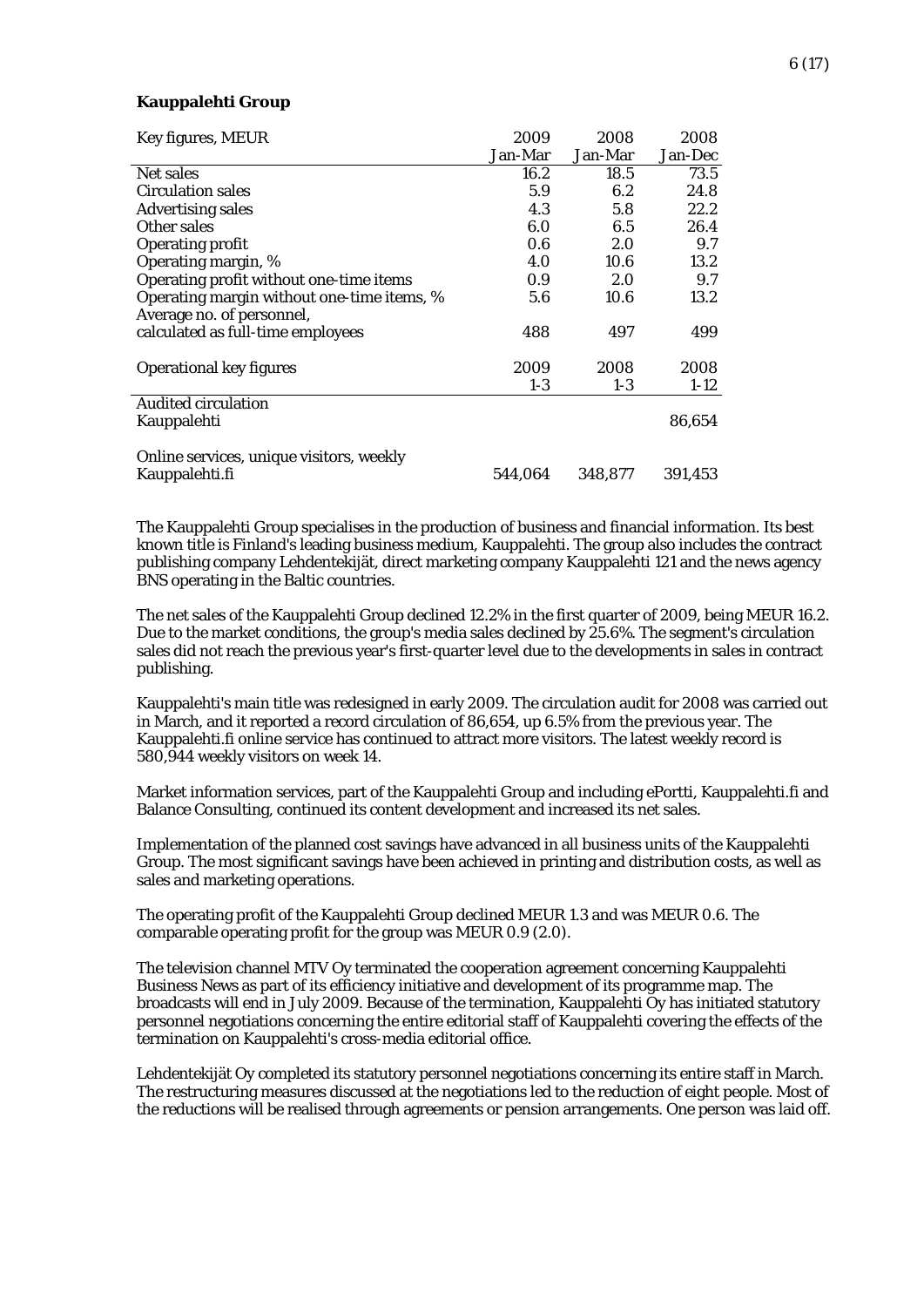## 7 (17)

### **Marketplaces segment**

| Key figures, MEUR                          | 2009    | 2008    | 2008    |
|--------------------------------------------|---------|---------|---------|
|                                            | Jan-Mar | Jan-Mar | Jan-Dec |
| Net sales                                  | 7.2     | 9.1     | 34.3    |
| <b>Operations in Finland</b>               | 6.0     | 7.6     | 28.0    |
| <b>Operations outside Finland</b>          | 1.2     | 1.5     | 6.3     |
| <b>Operating profit</b>                    | $-0.2$  | 1.1     | 2.0     |
| Operating margin, %                        | $-2.8$  | 12.5    | 5.9     |
| Operating profit without one-time items    |         |         |         |
|                                            | $-0.2$  | 1.1     | 2.0     |
| Operating margin without one-time items, % |         |         |         |
|                                            | $-2.8$  | 12.5    | 5.9     |
| Average no. of personnel,                  |         |         |         |
| calculated as full-time employees          | 230     | 199     | 216     |
|                                            |         |         |         |
|                                            |         |         |         |
| <b>Operational key figures</b>             | 2009    | 2008    | 2008    |
|                                            | Jan-Mar | Jan-Mar | Jan-Dec |
| Online services, unique visitors, weekly   |         |         |         |
| Etuovi.com                                 | 351,666 | 326,423 | 321,176 |
| Autotalli.com                              | 101,303 | 99,947  | 91,744  |
| Monster.fi                                 | 83,915  | 83,931  | 65,585  |
| Mikko.fi                                   | 78,380  | 42,664  | 47,915  |
| Mascus.com                                 | 127,551 | 61,035  | 80,679  |
| City24                                     | 290,999 | 264,072 | 265,516 |

The Marketplaces segment reports Alma Media's classified services produced on the internet and supported by printed products. The services in Finland are Etuovi.com, Monster.fi, Autotalli.com, Mascus.fi and Mikko.fi. The services outside Finland are City 24, Motors 24, Mascus and Bovision.

In the first quarter of 2009, the net sales of Marketplaces declined 20.7%. The drastic drop in recruitment advertising in Finland, as well as shrinking home sales advertising in all of Marketplaces' market areas, turned the net sales growth enjoyed for a long time into a decline. In the diminishing market, Monster.fi, Etuovi.com and Autotalli.com have, however, all increased their market shares.

Mascus has continued to expand, and new countries have been entered through licence agreements. At the moment, Mascus operates in 29 countries on four continents.

Cost savings have been implemented as planned. During the first quarter, they mainly concerned marketing as well as the printing and distribution of the Etuovi printed version.

The result of Marketplaces declined from an operating profit of MEUR 1.1 to an operating loss of MEUR 0.2. The figures for the segment do not include any one-time capital items in the first quarter.

#### **Associated companies**

| Share of associated companies' results, MEUR | 2009    | 2008    | 2008    |
|----------------------------------------------|---------|---------|---------|
|                                              | Jan-Mar | Jan-Mar | Jan-Dec |
| <b>Newspapers</b>                            | 0.0     | 0.0     | 0.1     |
| Kauppalehti Group                            |         |         |         |
| Talentum Oyj                                 | $-0.1$  | 0.7     | 1.6     |
| <b>Marketplaces</b>                          | 0.0     | 0.0     | 0.0     |
| Other operations                             |         |         |         |
| AP-Paino Oy                                  | 0.0     | 0.0     | 1.8     |
| Other associated companies                   | 0.2     | 0.2     | 0.9     |
| <b>Total</b>                                 | 0.1     | 1.0     | 4.5     |

The Group holds a 29.9-% stake in Talentum Oyj, which is reported under the Kauppalehti Group. The company's own shares in the possession of Talentum are here included in the total number of shares. In the consolidated financial statements of Alma Media the own shares held by Talentum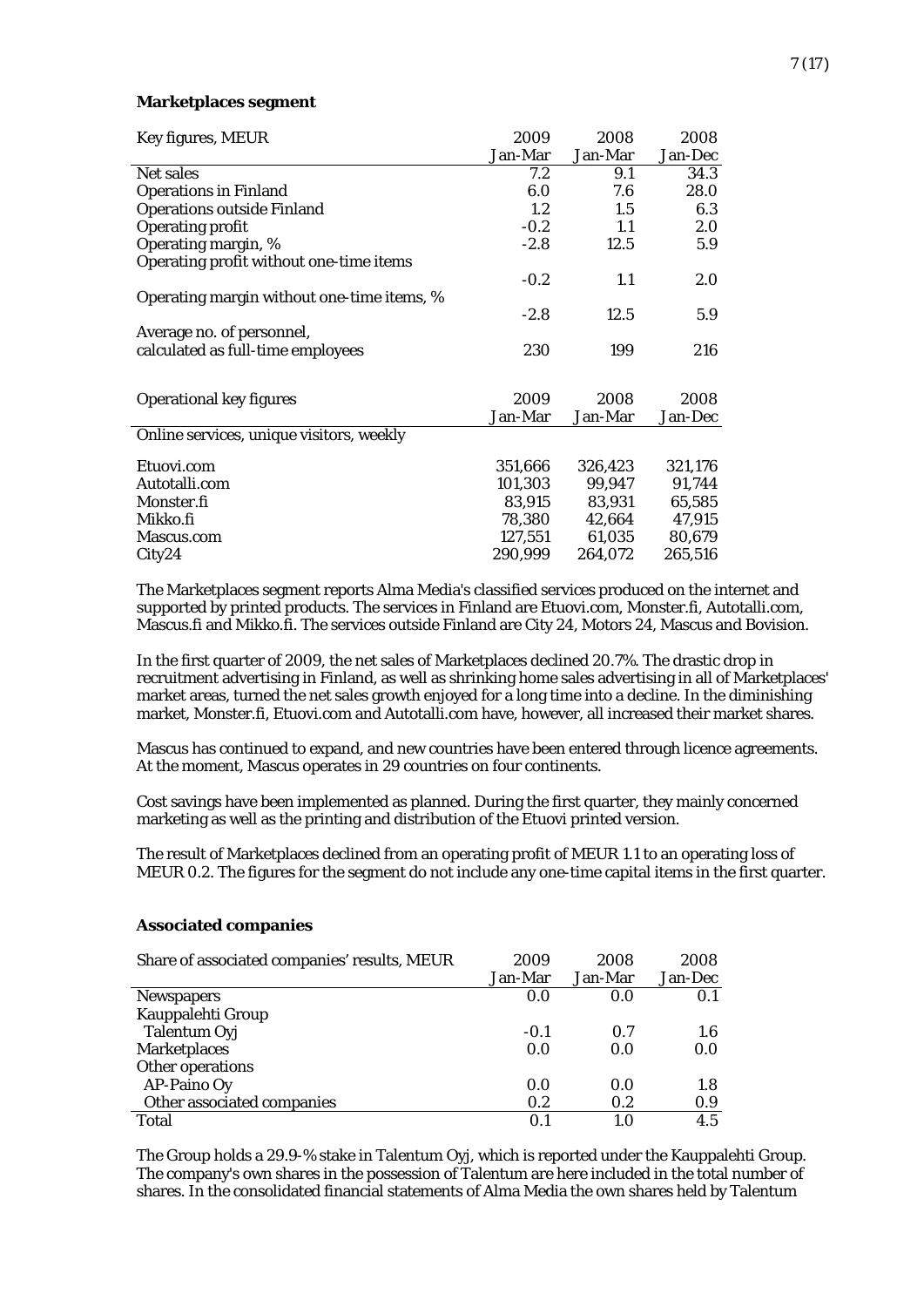itself are not included in the total number of shares. Alma Media's shareholding was stated as 30.3% in its consolidated financial statements of December 31, 2008.

Alma Media sold its ownership in AP-Paino Oy in December 2008.

### **Balance sheet and financial position**

The consolidated balance sheet at the end of March 2009 stood at MEUR 180.7 (166.9 on December 31, 2008). The equity ratio at the end of March was 45.8% (57.2% on December 31, 2008) and equity per share was EUR 0.93 (1.18 on December 31, 2008).

The Group currently has a MEUR 100 commercial paper programme in Finland under which it is permitted to issue papers to a total amount of MEUR 0-100. The unused part of the programme was MEUR 70.2 on March 31, 2009.

The Group's interest-bearing debt is denominated in euros and therefore does not require hedging against exchange rate differences. The most significant purchasing contracts denominated in foreign currency are hedged.

The consolidated cash flow decreased MEUR 1.2 below the comparison period, being MEUR 25.6. Cash flow before financing was MEUR 24.8 (24.0). The investment cash flow for the comparison period was affected by the acquisition of Jadecon Oy in early 2008.

## **Capital expenditure**

The Alma Media Group's capital expenditure in January-March totalled MEUR 1.5 (6.2). The expenditure comprised normal operational and replacement investments. In the comparison year, the entire stock of Jadecon Oy was purchased.

#### **Risks and risk management**

The purpose of Alma Media's risk management activities is to continuously evaluate and manage all opportunities, threats and risks in conjunction with the company's operations to enable the company to reach its set objectives and to secure business continuity.

The risk management process identifies the risks, develops appropriate risk management methods and regularly reports on risk issues to the risk management organisation. Risk management is part of Alma Media's internal audit function and thereby part of good corporate governance. Written limits and processing methods are set for quantitative and qualitative risks by the corporate risk management system.

The strategic risks for Alma Media are a significant drop in the readership of its newspapers and a decline in advertising sales. Fluctuating economic cycles are reflected on the development of advertising sales, which accounts for approximately half of the Group net sales. Developing businesses outside Finland, such as the Baltic countries and other East European countries, include country-specific risks relating to market development and economic growth.

In the long term, the media business will undergo changes along with the changes in media consumption and technological developments. Alma Media's strategic objective is to meet this challenge through renewal and the development of new business operations, particularly in online media.

The most important operational risks are disturbances in information technology systems and telecommunication, and an interruption of printing operations.

## **Administration**

Alma Media Corporation's ordinary Annual General Meeting (AGM) held on March 11, 2009 elected Lauri Helve, Matti Kavetvuo, Kai Seikku, Erkki Solja, Kari Stadigh, Harri Suutari, Catharina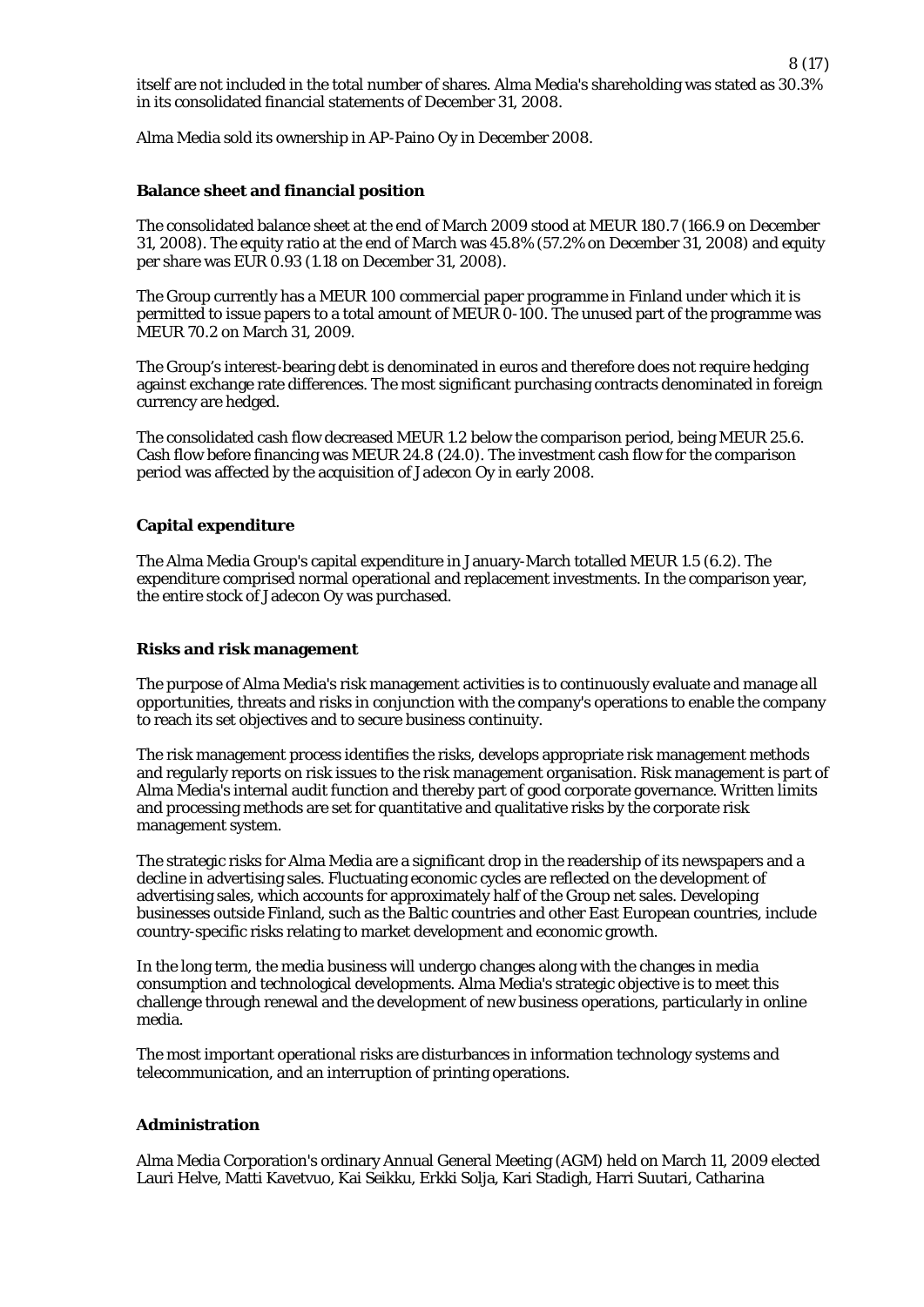Stackelberg-Hammarén and Seppo Paatelainen as members of the Board of Directors. The decision was in accordance with the proposal by the Board's Nomination and Compensation Committee.

In its constitutive meeting held after the AGM, the Board of Directors elected Kari Stadigh its Chairman and Seppo Paatelainen its Deputy Chairman. The Board also elected the members of its committees. Kai Seikku, Erkki Solja, Catharina Stackelberg-Hammarén and Harri Suutari were elected members of the Audit Committee. Kari Stadigh, Seppo Paatelainen and Lauri Helve were elected members of the Nomination and Compensation Committee.

The AGM elected the auditing firm Ernst & Young Oy the company's auditor.

Oy Herttaässä Ab who owns more than 10% of Alma Media shares proposed a special audit covering Alma Media's administration and accounting for the financial periods 2006, 2007, 2008 and the current financial period to the annual general meeting. The proposal was considered by the meeting, and as the shareholding of Oy Herttaässä Ab exceeds 10% of all shares, the proposal was recorded in the minutes. A shareholder may make an application for a special audit to the State Provincial Office of the company's domicile. The application must be made within one month of the annual general meeting. The State Provincial Office in Helsinki on April 17, 2009 confirmed to Alma Media that Oy Herttaässä Ab has not submitted an application concerning Alma Media Corporation.

## **Dividend**

In accordance with the proposal by the Board of Directors, the Annual General Meeting (AGM) decided to pay a dividend of EUR 0.30 per share for the financial period 2008. The dividends were paid to shareholders who were entered in Alma Media Corporation's shareholder register maintained by Euroclear Finland Oy on the record date, March 16, 2009. Dividend payment date was March 25, 2009. The dividends paid to the shareholders of the company in March totalled MEUR 22.4.

In addition, the AGM decided, in accordance with the proposal by the Board of Directors, that the Board of Directors be authorised to decide on distributing a maximum of EUR 0.20 per share in additional dividends. The additional dividend may be distributed in one lot or in several proportions. The total dividend for the 2008 financial year based on the authorisation may be no more than EUR 0.50 per share. The authorisation includes a right to the Board of Directors to decide upon all other conditions pertaining to the distribution of the dividend.

## **The Alma Media share**

Altogether 13,887,392 Alma Media shares were traded at NASDAQ OMX Helsinki Stock Exchange between January and March, representing 18.6% of the total number of shares. The closing price of the Alma Media share at the end of the last trading day of the review period, March 31, 2009, was EUR 5.23. The lowest quotation during the review period was EUR 4.50 and the highest was EUR 5.53. Alma Media Corporation's market capitalisation at the end of the review period was MEUR 390.2.

The company does not own any of its own shares. The Annual General Meeting decided to authorise the Board of Directors to repurchase a maximum of 3,730,600 of the company's shares, representing 5% of all shares. The authorisation is valid until the closing of the next ordinary general meeting.

#### **Option rights**

#### Option programme 2006

The Annual General Meeting of March 8, 2006 approved a three-stage option programme (option rights 2006A, 2006B and 2006C), disapplying the pre-emptive subscription right of the shareholders. Under the programme, stock options may be granted to the managements of Alma Media Corporation and its subsidiaries as incentives for ensuring motivation and long-term commitment. Altogether 1,920,000 stock options may be granted in three lots of 640,000 each, and these may be exercised to subscribe to a maximum of 1,920,000 Alma Media shares.

A total of 515,000 2006A options have been issued to Group management. Altogether 75,000 of the 2006A options have been returned to the company due to the termination of employment contracts.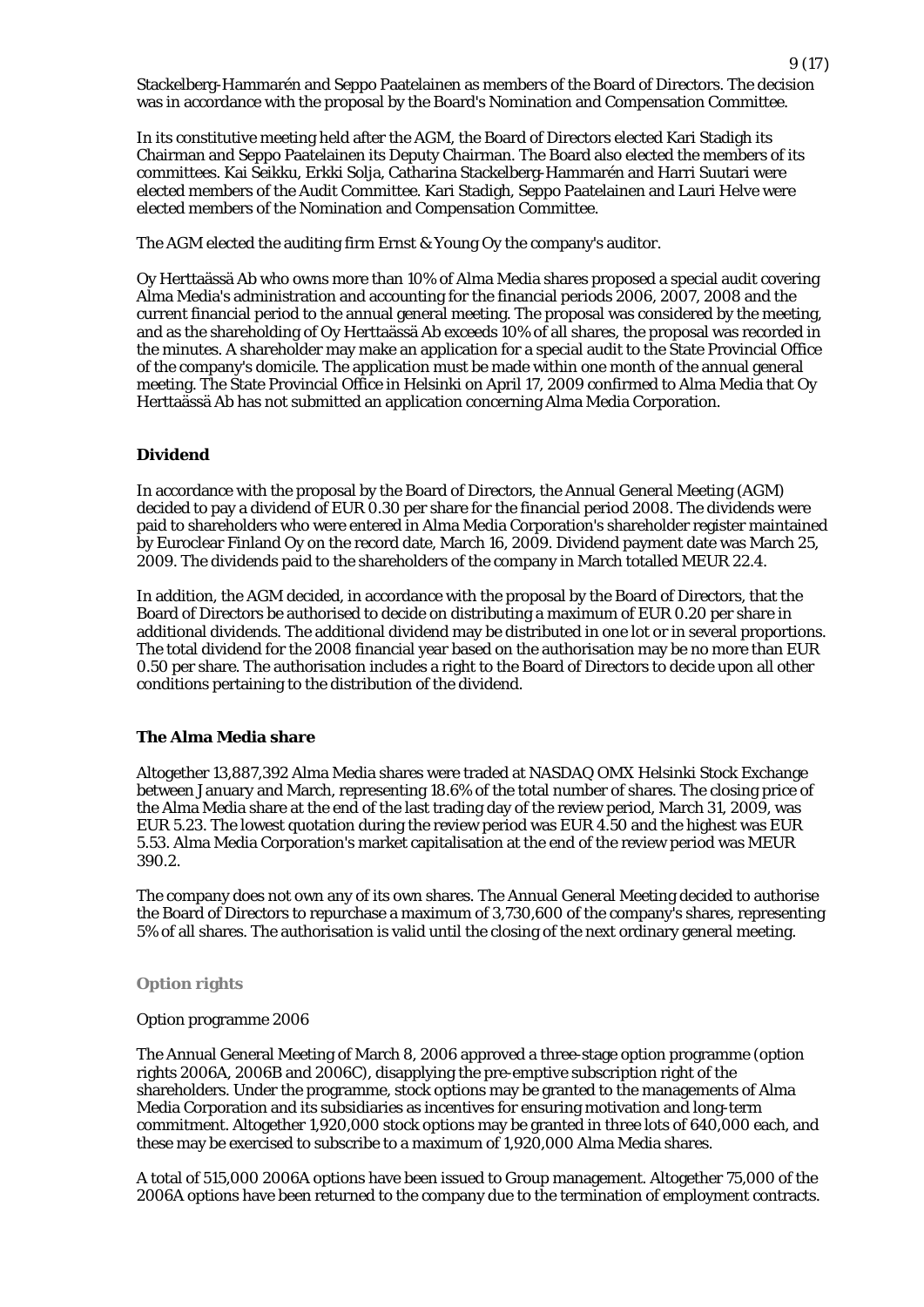After the returned options, Group management possesses a total of 440,000 2006A option rights. In 2007 and 2008, Alma Media's Board of Directors decided to annul a total of 200,000 2006A option rights in possession of the company. The option rights of the 2006A programme are traded at NASDAQ OMX Helsinki Exchange since April 10, 2008.

In 2007, the Board of Directors of Alma Media decided to issue 515,000 options under the 2006B programme to Group management. Altogether 50,000 of the 2006B options have been returned to the company and are now in its possession. Group management possesses a total of 465,000 2006B option rights. In 2008, the Board of Directors decided to annul a total of 125,000 2006B option rights. The option rights of the 2006B programme are traded at NASDAQ OMX Helsinki Exchange since April 1, 2009.

In 2008, the Board of Directors of Alma Media decided to issue 520,000 options under the 2006C programme to Group management. Altogether 50,000 of the 2006C options have been returned to the company and are now in its possession. Group management possesses a total of 470,000 2006C option rights.

If all the subscription rights are exercised, this programme would dilute the holdings of the earlier shareholders by 2.1%.

The share subscription periods and prices are: 2006A: April 1, 2008-April 30, 2010, average trade-weighted price April 1-May 31, 2006 2006B: April 1, 2009-April 30, 2011, average trade-weighted price April 1-May 31, 2007 2006C: April 1, 2010-April 30, 2012, average trade-weighted price April 1-May 31, 2008

The subscription price of shares that may be subscribed under these stock option rights will be reduced by the amount of dividends and capital repayments decided after the start of the period determining the subscription price and before the subscription of shares on the settlement date for each dividend payment or capital repayment. The share subscription price under the 2006A option is EUR 5.28 per share, the subscription price under the 2006B option is EUR 8.65 and the subscription price under the 2006C option is EUR 8.76, correspondingly.

## Option programme 2009

The Annual General Meeting of Alma Media on March 11, 2009 decided, in accordance with the proposal by the Board of Directors, to continue the incentive and commitment system for Alma Media management through an option programme according to earlier principles and decided to grant stock options to the key people of Alma Media Corporation and its subsidiaries in the period 2009-2011. Altogether 2,130,000 stock options may be granted, and these may be exercised to subscribe to a maximum of 2,130,000 Alma Media shares, either new or in possession of Alma Media.

The granting of option rights is decided upon by the Board of Directors. The shares subscribed on the basis of the option rights now issued will constitute no more than 2.8% of all of the company's shares and votes after a share subscription, in case new shares are issued.

The share subscription periods and prices are:

2009A: April 1, 2012-March 31, 2014, average trade-weighted price April 1-30, 2009 2009B: April 1, 2013-March 31, 2015, average trade-weighted price April 1-30, 2010 2009C: April 1, 2014-March 31, 2016, average trade-weighted price April 1-30, 2011

The Board of Directors has no other current authorisations to raise convertible loans and/or to raise the share capital through a new issue.

### **Market liquidity guarantee**

Alma Media and eQ Pankki Oy have made a liquidity contract under which eQ Pankki Oy guarantees bid and ask prices for the shares with a maximum spread of 3% during 85% of the exchange's trading hours. The contract applies to a minimum lot of 2,000 shares.

#### **Flagging notices**

During January-March 2009, Alma Media received the following notices of changes in shareholdings according to Chapter 2, Section 9 of the Securities Act: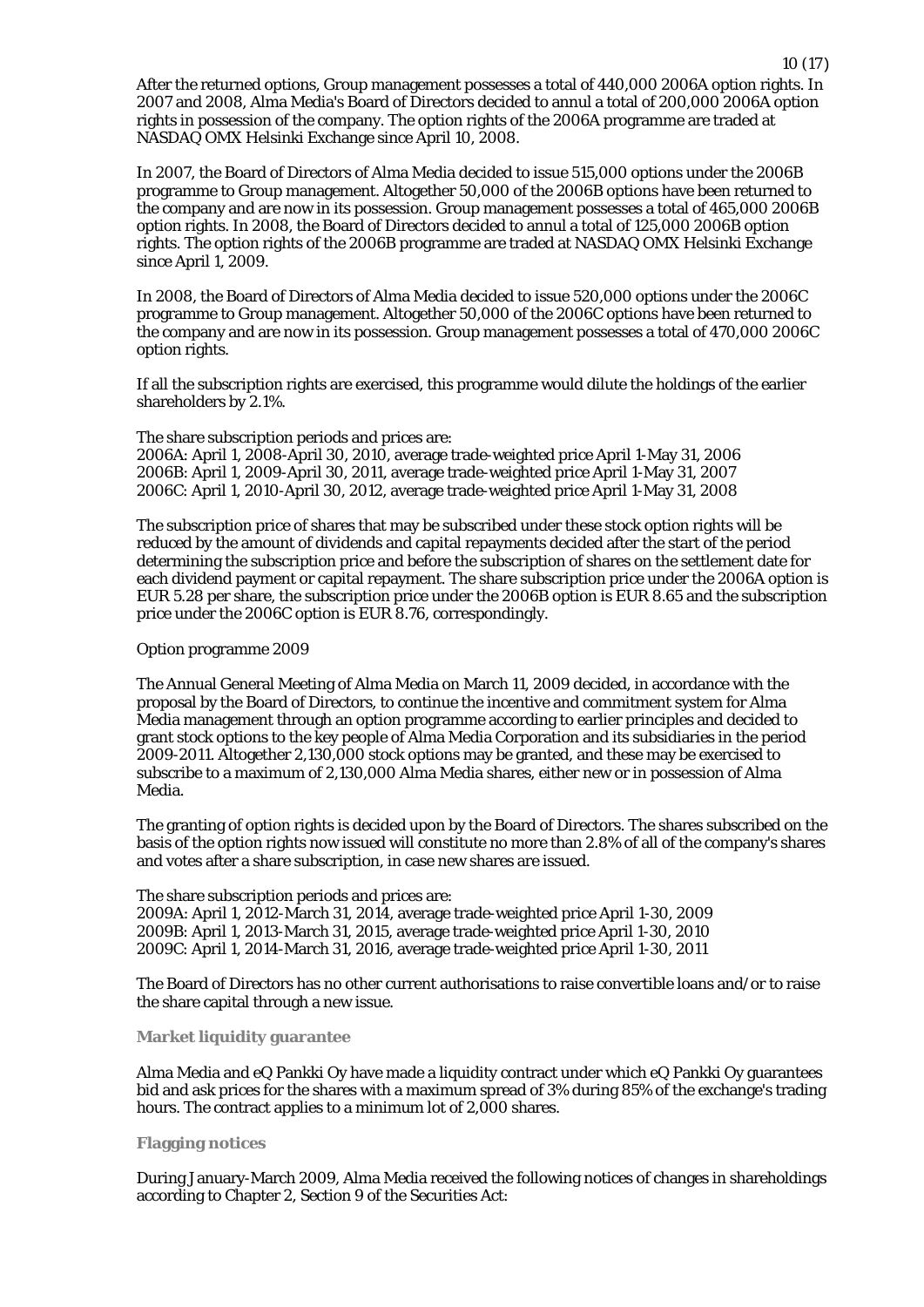According to a notice by Oy Herttaässä Ab (business ID FI-07616588) to Alma Media on March 31, 2009 the forward contracts flagged by Oy Herttaässä Ab on June 6, 2008 and matured on March 20, 2009 have not been converted into shares, thus the shareholding of Oy Herttaässä Ab in Alma Media has not changed.

On February 27, 2009 Alma Media received a notice of the ownership of Danske Bank A/S Helsinki Branch (business ID FI-10786932) having on February 27, 2009 been reduced under the flagging limit of 1/20 (5%) to zero due to a share transaction on February 26, 2009.

On February 27, 2009 Alma Media received a notice of Skandinaviska Enskilda Banken AB (publ) owning 11,958,000 Alma Media shares, corresponding to 16% of the share capital and votes in Alma Media Corporation. Skandinaviska Enskilda Banken announces that it has conducted this share transaction to protect itself from a transaction risk that ends in the same amount on March 20, 2009.

## **Events after the review period**

Statutory personnel negotiations will be initiated in Monster Oy and the Etuovi.com business unit of Alma Media Interactive Oy concerning the entire personnel of the said business units. The planned objective of the negotiations is to adapt the operation to the present market situation. The measures being planned are expected to result in the termination of a maximum of 18 employment contracts.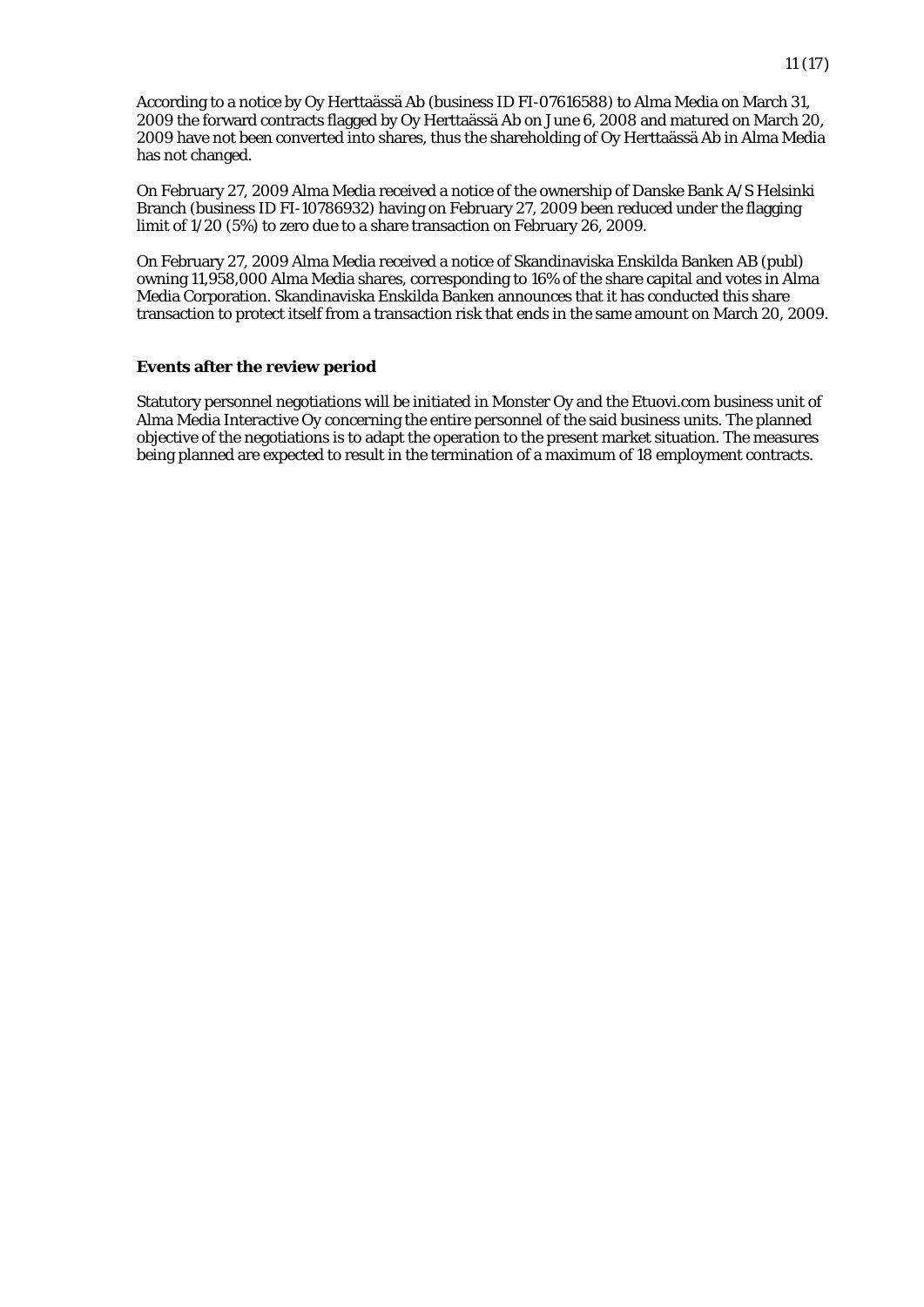## **Summary of financial statements and notes**

|                                                                    | 2009                    | 2008    | 2008           |
|--------------------------------------------------------------------|-------------------------|---------|----------------|
| <b>INCOME STATEMENT, MEUR</b>                                      | Jan-Mar                 | Jan-Mar | Jan-Dec        |
| <b>NET SALES</b>                                                   | 76.4                    | 84.0    | 341.2          |
| Other operating income                                             | 0.1                     | 0.1     | 1.7            |
| <b>Materials and services</b>                                      | $-23.4$                 | $-25.1$ | $-102.0$       |
| Costs arising from employment benefits                             | $-29.7$                 | $-29.3$ | $-119.0$       |
| Depreciation and writedowns                                        | $-2.2$                  | $-2.2$  | $-8.8$         |
| <b>Operating expenses</b>                                          | $-14.8$                 | $-15.9$ | $-64.9$        |
| <b>OPERATING PROFIT</b>                                            | 6.5                     | 11.6    | 48.3           |
| <b>Financial income</b>                                            | 0.4                     | 0.6     | 1.2            |
| <b>Financial expenses</b>                                          | $-0.5$                  | $-0.3$  | $-1.6$         |
| Share of associated companies' results                             | 0.1                     | 1.0     | 4.5            |
| PROFIT BEFORE TAX                                                  | 6.5                     | 12.9    | 52.4           |
| Income tax                                                         | $-1.8$                  | $-3.2$  | $-13.4$        |
| PROFIT FOR THE PERIOD                                              | 4.7                     | 9.7     | 39.0           |
| OTHER COMPREHENSIVE INCOME                                         |                         |         |                |
| Exchange difference on translation of foreign                      |                         |         |                |
| operations                                                         | 0.0                     | 0.0     | $-0.8$         |
| Share of associated companies' other comprehensive                 |                         |         |                |
| income                                                             | $-0.7$                  | $-0.3$  | $-0.9$         |
| Income tax relating to components of other<br>comprehensive income | 0.0                     | 0.0     |                |
| Other comprehensive income for the period.net of                   |                         |         | 0.0            |
| tax                                                                | $-0.7$                  | $-0.3$  | $-1.8$         |
| <b>TOTAL COMPREHENSIVE INCOME FOR THE</b>                          |                         |         |                |
| <b>PERIOD</b>                                                      | 4.0                     | 9.4     | 37.2           |
|                                                                    |                         |         |                |
| Distribution of the profit for the period:                         |                         |         |                |
| To the parent company shareholders                                 | 4.7                     | 9.4     | 38.4           |
| <b>Minority interest</b>                                           | 0.0                     | 0.3     | 0.6            |
| Distribution of the comprehensive income for the                   |                         |         |                |
| period:                                                            |                         |         |                |
| To the parent company shareholders                                 | 4.0                     | 9.1     | 36.6           |
| <b>Minority interest</b>                                           | 0.0                     | 0.3     | 0.6            |
|                                                                    |                         |         |                |
| Earning/share calculated from the profit for the                   |                         |         |                |
| period to the parent company shareholders                          |                         |         |                |
| Earnings/share, EUR                                                | 0.06                    | 0.13    | 0.51           |
| Earnings/share (diluted), EUR                                      | 0.06                    | 0.13    | 0.51           |
|                                                                    |                         |         |                |
| <b>BALANCE SHEET, MEUR</b>                                         | 31 Mar 2009 31 Mar 2008 |         | 31 Dec<br>2008 |
| <b>ASSETS</b>                                                      |                         |         |                |
| <b>NON-CURRENT ASSETS</b>                                          |                         |         |                |
| Goodwill                                                           | 33.0                    | 32.8    | 33.0           |
|                                                                    | 11.9                    | 11.4    |                |
| Intangible assets                                                  | 34.3                    | 37.7    | 12.3<br>35.2   |
| <b>Tangible assets</b>                                             | 30.3                    | 34.7    |                |
| Investments in associated companies                                | 4.3                     | 3.9     | 31.6           |
| Other financial assets                                             | 1.3                     | 1.0     | 4.2            |
| Deferred tax assets<br><b>CURRENT ASSETS</b>                       |                         |         | 1.3            |
|                                                                    |                         |         |                |
| <b>Inventories</b>                                                 | 1.3                     | 1.2     | 1.5            |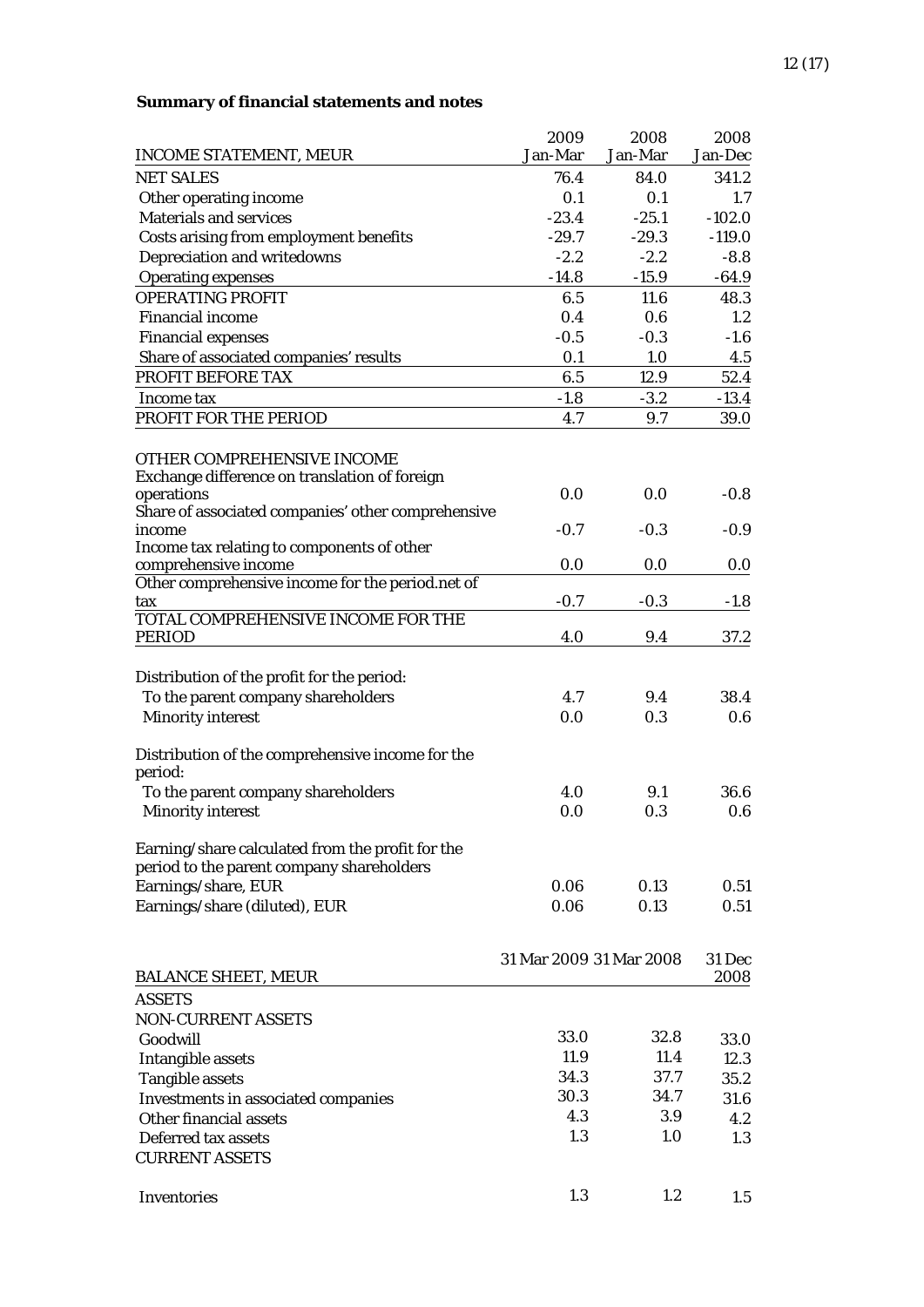| Tax receivables                             | 2.0                     | 0.1   | 4.0            |
|---------------------------------------------|-------------------------|-------|----------------|
| Accounts receivable and other receivables   | 27.4                    | 34.6  | 27.5           |
| Other short-term financial assets           | 3.0                     | 3.1   | 2.9            |
| Cash and cash equivalents                   | 31.8                    | 15.7  | 13.3           |
| <b>ASSETS AVAILABLE FOR SALE</b>            | 0.0                     | 4.7   | 0.0            |
| <b>TOTAL ASSETS</b>                         | 180.7                   | 180.9 | 166.9          |
| <b>BALANCE SHEET, MEUR</b>                  | 31 Mar 2009 31 Mar 2008 |       | 31 Dec<br>2008 |
| <b>SHAREHOLDERS' EQUITY AND LIABILITIES</b> |                         |       |                |
| Share capital                               | 44.8                    | 44.8  | 44.8           |
| Share premium fund                          | 2.8                     | 2.8   | 2.8            |
| <b>Cumulative translation adjustment</b>    | $-0.8$                  | 0.0   | $-0.8$         |
| <b>Retained earnings</b>                    | 22.8                    | 12.2  | 41.1           |
| Parent company shareholders' equity         | 69.6                    | 59.8  | 87.9           |
| <b>Minority interest</b>                    | 0.7                     | 0.9   | 0.6            |
| TOTAL SHAREHOLDERS' EQUITY                  | 70.3                    | 60.7  | 88.5           |
| <b>LIABILITIES</b>                          |                         |       |                |
| <b>Non-current liabilities</b>              |                         |       |                |
| <b>Interest-bearing liabilities</b>         | 3.6                     | 4.4   | 3.9            |
| Deferred tax liabilities                    | 2.6                     | 2.2   | 2.5            |
| <b>Pension obligations</b>                  | 3.5                     | 3.6   | 3.7            |
| <b>Provisions</b>                           | 0.1                     | 0.1   | 0.1            |

 Provisions 0.1 0.1 0.1 Other long-term liabilities 0.7 0.4 0.5

Interest-bearing liabilities 31.9 37.2 15.2<br>Advances received 27.1 27.0 12.3 Advances received 27.1 27.0 12.3<br>
Tax liabilities 1.1 1.6 1.3 Tax liabilities 1.1 1.6 1.3<br>Provisions 1.1 0.2 1.0 Provisions 1.1 0.2 1.0<br>Accounts payable and other liabilities 38.7 43.4 37.9 Accounts payable and other liabilities  $\frac{38.7}{110.4} \frac{43.4}{120.2} \frac{37.9}{78.4}$ TOTAL LIABILITIES 110.4 120.2 78.4<br>TOTAL EQUITY AND LIABILITIES 180.7 180.9 166.9 TOTAL EQUITY AND LIABILITIES 180.7 180.9 166.9

## RECONCILIATION OF SHAREHOLDERS' EQUITY 1 January – 31 March 2009

Current liabilities

| <b>MEUR</b>                                                          | capital | fund | <b>Share Translation</b><br>Share premium difference Retained | earnings | Parent<br>company,<br>total | <b>Minority</b><br>interest | Equity,<br>total |
|----------------------------------------------------------------------|---------|------|---------------------------------------------------------------|----------|-----------------------------|-----------------------------|------------------|
| Equity, 1 January 2009                                               | 44.8    | 2.8  | $-0.8$                                                        | 41.1     | 87.9                        | 0.6                         | 88.5             |
| Dividend paid by parent<br>company<br>Dividends paid by subsidiaries |         |      |                                                               | $-22.4$  | $-22.4$                     |                             | $-22.4$<br>0.0   |
| <b>Share-based payments</b>                                          |         |      |                                                               | 0.2      |                             |                             | 0.2              |
| <b>Total Comprehensive income</b><br>for the period                  |         |      | 0.0                                                           | 4.0      | 4.0                         | 0.0                         | 4.0              |
| Equity, 1 March 2009                                                 | 44.8    | 2.8  | $-0.8$                                                        | 22.8     | 69.6                        | 0.7                         | 70.3             |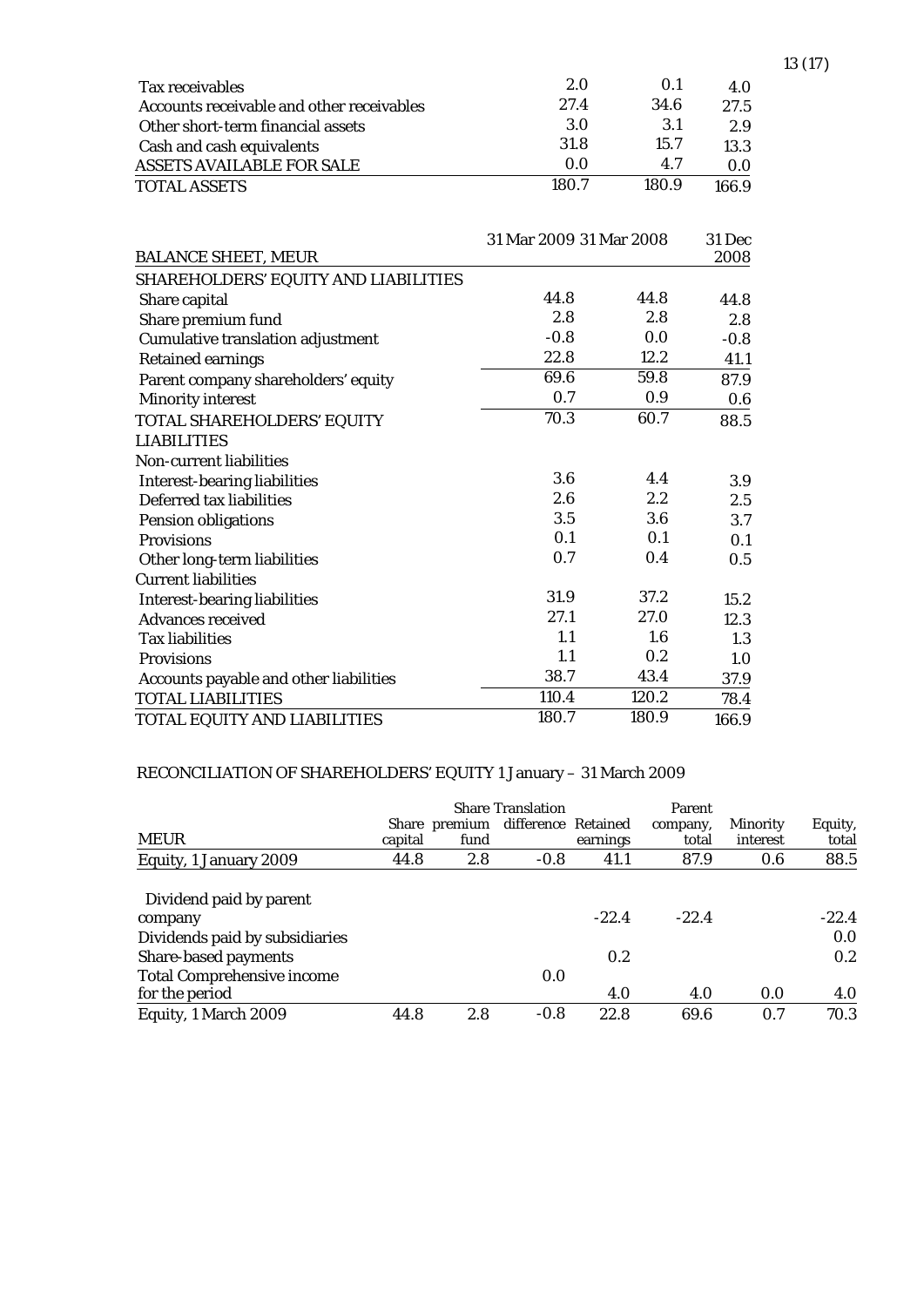# RECONCILIATION OF SHAREHOLDERS' EQUITY 1 January – 31 March 2008

|                                                                      |         |      | <b>Share Translation</b>          |          | Parent            |                 |                        |
|----------------------------------------------------------------------|---------|------|-----------------------------------|----------|-------------------|-----------------|------------------------|
| <b>MEUR</b>                                                          | capital | fund | Share premium difference Retained | earnings | company,<br>total | <b>Minority</b> | interest Equity, total |
| Equity, 1 January 2008                                               | 44.8    | 2.8  | 0.0                               | 70.0     | 117.7             | 0.6             | 118.3                  |
| Dividend paid by parent<br>company<br>Dividends paid by subsidiaries |         |      |                                   | $-67.2$  | $-67.2$           |                 | $-67.2$<br>0.0         |
| <b>Share-based payments</b>                                          |         |      |                                   | 0.2      | 0.2               |                 | 0.2                    |
| <b>Total Comprehensive income</b><br>for the period                  |         |      |                                   | 9.1      | 9.1               | 0.3             | 9.4                    |
| Equity, 1 March 2008                                                 | 44.8    | 2.8  | 0.0                               | 12.2     | 59.8              | 0.9             | 60.7                   |

|                                                          | 2009    | 2008                    | 2008    |
|----------------------------------------------------------|---------|-------------------------|---------|
| <b>CASH FLOW STATEMENT. MEUR</b>                         |         | Jan-Mar Jan-Mar Jan-Mar |         |
| Cash flow from operating activities                      |         |                         |         |
| Profit for the period                                    | 4.7     | 9.7                     | 39.0    |
| <b>Adjustments</b>                                       | 4.0     | 3.9                     | 17.5    |
| Change in working capital                                | 16.1    | 15.4                    | 4.0     |
| Dividend income received                                 | 0.9     | 0.2                     | 4.5     |
| Interest income received                                 | 0.2     | 0.4                     | 0.9     |
| Interest expenses paid                                   | $-0.5$  | $-0.3$                  | $-1.6$  |
| <b>Taxes paid</b>                                        | 0.2     | $-2.5$                  | $-17.5$ |
| Net cash provided by operating activities                | 25.6    | 26.8                    | 46.9    |
| Cash flow from investing activities                      |         |                         |         |
| Investments in tangible and intangible assets            | $-0.8$  | $-0.9$                  | $-4.2$  |
| Proceeds from disposal of tangible and intangible assets | 0.0     | 0.0                     | 1.0     |
| Other investments                                        | 0.0     | 0.0                     | $-1.2$  |
| Proceeds from disposal of other investments              | 0.0     | 0.1                     | 0.8     |
| Subsidiary shares purchased                              | 0.0     | $-2.0$                  | $-4.0$  |
| Associated company shares purchased                      | 0.0     | 0.0                     | 0.0     |
| Associated company shares purchased                      | 0.0     | 0.0                     | 6.5     |
| Net cash used in investing activities                    | $-0.8$  | $-2.8$                  | $-1.0$  |
| Cash flow before financing activities                    | 24.8    | 24.0                    | 45.8    |
| Cash flow from financing activities                      |         |                         |         |
| Long-term loan repayments                                | 0.0     | 0.0                     | 0.0     |
| Short-term loans raised                                  | 17.8    | 35.0                    | 35.0    |
| Short-term loans repaid                                  | $-1.5$  | $-0.6$                  | $-24.3$ |
| Change in interest-bearing receivables                   | $-0.1$  | $-0.2$                  | 0.0     |
| Dividends paid and capital repayment                     | $-22.4$ | $-67.2$                 | $-67.8$ |
|                                                          | $-6.2$  | $-33.0$                 | $-57.1$ |
| Change in cash funds (increase $+ /$ decrease -)         | 18.6    | $-9.0$                  | $-11.2$ |
| Cash and cash equivalents at start of period             | 13.3    | 24.8                    | 24.8    |
| Impact of change in foreign exchange rates               | 0.0     | 0.0                     | $-0.2$  |
| Cash and cash equivalents at end of period               | 31.8    | 15.7                    | 13.3    |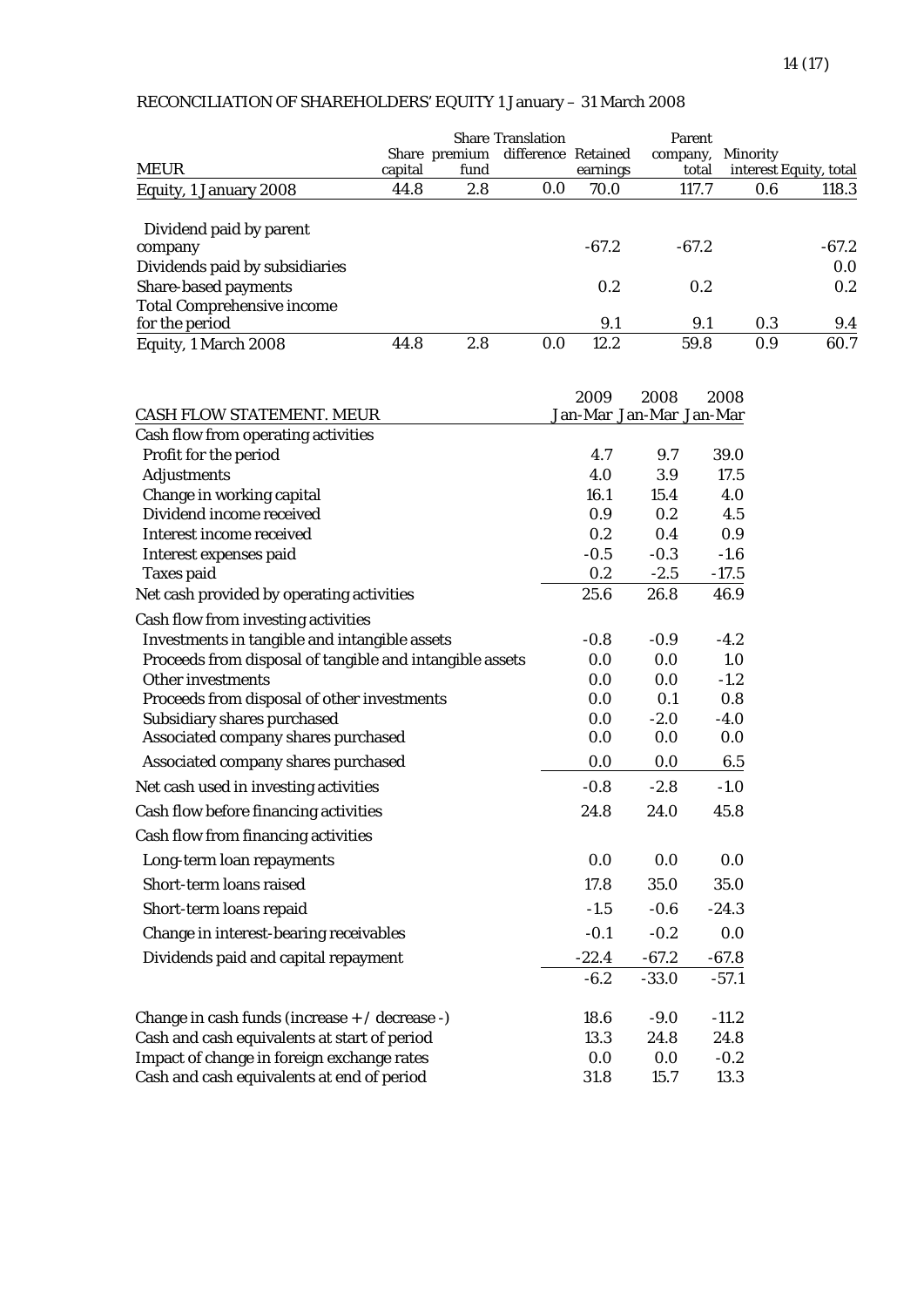|                                      | 2009    | 2008    | 2008    |
|--------------------------------------|---------|---------|---------|
| Net sales by geographical area, MEUR | Jan-Mar | Jan-Mar | Jan-Mar |
| Finland                              | 73.1    | 79.3    | 324.0   |
| <b>Rest of EU countries</b>          | 3.1     | 4.5     | 16.7    |
| Rest of other countries              | 0.2     | 0.2     | 0.6     |
| <b>Yhteensä</b>                      | 76.4    | 84.0    | 341.2   |

## **Information by segment**

Alma Media's reporting segments in the financial statements are Newspapers, Kauppalehti Group and Marketplaces. Other Operations comprise the Group's parent company and the operations of the Group's financial management service centre.

The descriptive section of the financial statements presents the net sales and operating profits of the segments and the allocation of the associated companies' results to the reporting segments. Financial items and income taxes are not allocated to the segments. The following table presents the assets and liabilities of the segments as well as the non-allocated asset and liability items.

| ASSETS BY SEGMENT, MEUR           |       | 31 Mar 2009 31 Mar 2008 31 Dec 2008 |       |
|-----------------------------------|-------|-------------------------------------|-------|
| <b>Newspapers</b>                 | 65.3  | 69.6                                | 67.5  |
| Kauppalehti group                 | 53.7  | 58.4                                | 52.3  |
| <b>Marketplaces</b>               | 14.3  | 16.8                                | 15.2  |
| Other operations and eliminations | 12.2  | 19.2                                | 10.5  |
| Non-allocated assets              | 35.2  | 16.9                                | 21.4  |
| Total                             | 180.7 | 180.9                               | 166.9 |
| LIABILITIES BY SEGMENT, MEUR      |       | 31 Mar 2009 31 Mar 2008 31 Dec 2008 |       |
| <b>Newspapers</b>                 | 43.9  | 45.4                                | 32.7  |
| Kauppalehti group                 | 15.9  | 15.3                                | 11.8  |
| <b>Marketplaces</b>               | 4.1   | 4.2                                 | 4.2   |
| Other operations and eliminations | 7.3   | 9.8                                 | 6.8   |
| Non-allocated liabilities         | 39.2  | 45.5                                | 22.9  |
|                                   |       |                                     |       |

|                                | 2009    | 2008            | 2008 |
|--------------------------------|---------|-----------------|------|
| <b>GROUP INVESTMENTS, MEUR</b> | Jan-Mar | Jan-Mar Jan-Mar |      |
| <b>Newspapers</b>              | 0.9     | 5.4             | 9.4  |
| Kauppalehti group              | 0.3     | 0.4             | 1.4  |
| <b>Marketplaces</b>            | 0.2     | 0.3             | 2.1  |
| <b>Others</b>                  | 0.1     | 0.1             | 1.6  |
| Total                          | 1.5     | 6.2             | 14.5 |

#### **Provisions**

The company's provisions on March 31, 2009 totalled MEUR 1.2, representing an increase of MEUR 0.1 from the situation on December 31, 2008. The major part of the provisions concern restructuring provisions. It has not been necessary to change the estimates made when the provisions were entered. The change in provisions is due to actual expenses.

| <b>COMMITMENTS AND CONTINGENCIES, MEUR</b> |     | 31 Mar 2009 31 Mar 2008 31 Dec 2008 |     |
|--------------------------------------------|-----|-------------------------------------|-----|
| Collateral on own behalf                   |     |                                     |     |
| <b>Chattel mortgages</b>                   | 0.0 | 0.0                                 | 0.0 |
| <b>Collateral for others</b>               |     |                                     |     |
| <b>Guarantees</b>                          | 0.0 | 0.0                                 | 0.0 |
| Other commitments                          |     |                                     |     |
| <b>Commitments based on agreements</b>     | 0.1 | 0.1                                 | 0.1 |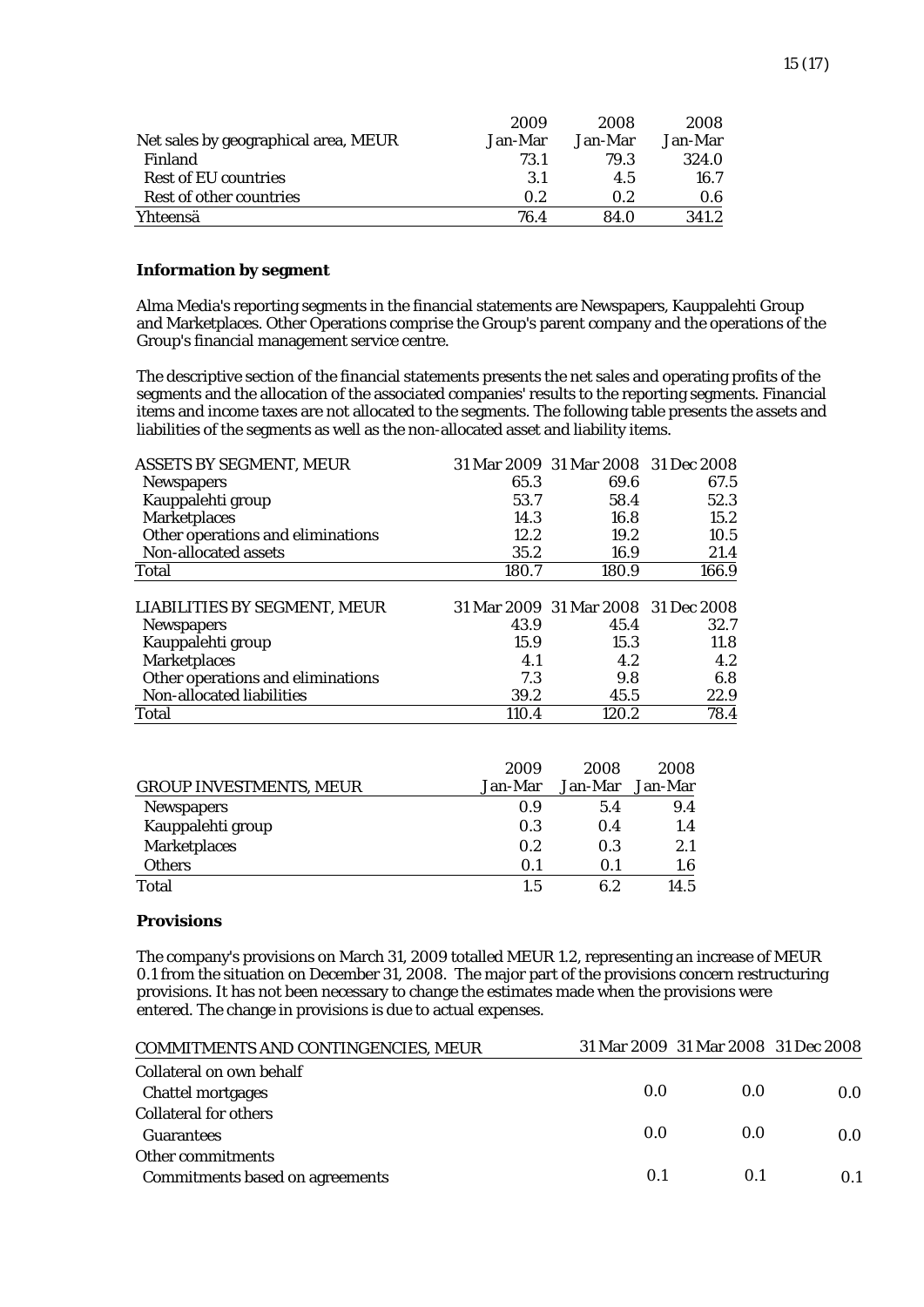| Minimum rents payable based on other lease agreements:                                                         |        |                                     |        |
|----------------------------------------------------------------------------------------------------------------|--------|-------------------------------------|--------|
| Within one year                                                                                                | 7.8    | 7.6                                 | 7.9    |
| Within 1-5 years                                                                                               | 19.4   | 17.4                                | 19.1   |
| After 5 years                                                                                                  | 27.4   | 25.8                                | 27.9   |
| Total                                                                                                          | 54.7   | 50.7                                | 54.9   |
| The Group also has purchase agreements based on IFRIC 4<br>which include a lease component per IAS 17. Minimum |        |                                     |        |
| payments based on these agreements:                                                                            | 2.5    | 4.2                                 | 3.1    |
| <b>GROUP DERIVATIVE CONTRACTS, MEUR</b>                                                                        |        | 31 Mar 2009 31 Mar 2008 31 Dec 2008 |        |
| Commodity derivative contracts. electricity derivatives                                                        |        |                                     |        |
| Fair value *                                                                                                   | $-0.2$ | 0.1                                 | $-0.1$ |
| Nominal value                                                                                                  | 0.8    | 0.4                                 | 0.7    |
| * the fair-value represents the return that would have arisen if the derivative had been cleared on the        |        |                                     |        |
| balance sheet date.                                                                                            |        |                                     |        |

16 (17)

## **Related parties**

Alma Media Group's related parties are its associated companies and the companies they own. The following table summarises the business operations undertaken between Alma Media and its associated companies and the status of their receivables and liabilities:

| RELATED PARTY ACTIVITIES WITH ASSOCIATED<br><b>COMPANIES, MEUR</b>           | 2009<br>Jan-Mar | 2008<br>Jan-Mar | 2008<br>Jan-Mar |
|------------------------------------------------------------------------------|-----------------|-----------------|-----------------|
| Sales of goods and services                                                  | 0.0             | 0.1             | 0.2             |
| Purchases of goods and services                                              | 0.9             | 1.1             | 4.5             |
| Accounts receivable, loan and other receivables at the balance<br>sheet date | 0.0             | 4.7             | 0.0             |
| Accounts payable at the balance sheet date                                   |                 | 0.1             | 0.1             |

Related parties also include the company's senior management (members of the Board of Directors, presidents and the Group Executive Team). The section The Alma Media Share – Option Rights of this report presents information on changes to the current option programme intended to motivate and secure the long-term commitment of the Group's senior management.

## **Main accounting principles (ifrs)**

This interim report has been prepared according to IFRS standards (IAS 34).

The report applies the same accounting principles and calculation methods as the previous annual accounts dated December 31, 2008. However, the interim report does not contain all the information or notes to the accounts included in the annual financial statements. This interim report should therefore be read in conjunction with the company's annual report.

The key indicators are calculated using the same formulae as applied in the previous annual financial statements. The quarterly percentages of Return on Investment (ROI) and Return on Equity (ROE) have been annualised by formula  $((1+quartal's return)^4)-1$ .

In the financial year 2009, the Group has adopted the following new accounting standards and interpretations:

IFRS 8 Operating Standards IAS 23 Borrowing costs, amendment to standard IAS 1 Presentation of financial statements, amendment to standard IFRS 2 Share-based payments, amendment to standard IAS 1: Presentation of financial statements and IAS 32 presentation of financing instruments, amendment to standard IAS 39: IAS 39 Financial Instruments: recognition and measurement, amendment to standard IFRIC 12 Service concession arrangements IFRIC 13 Customer loyalty programmes